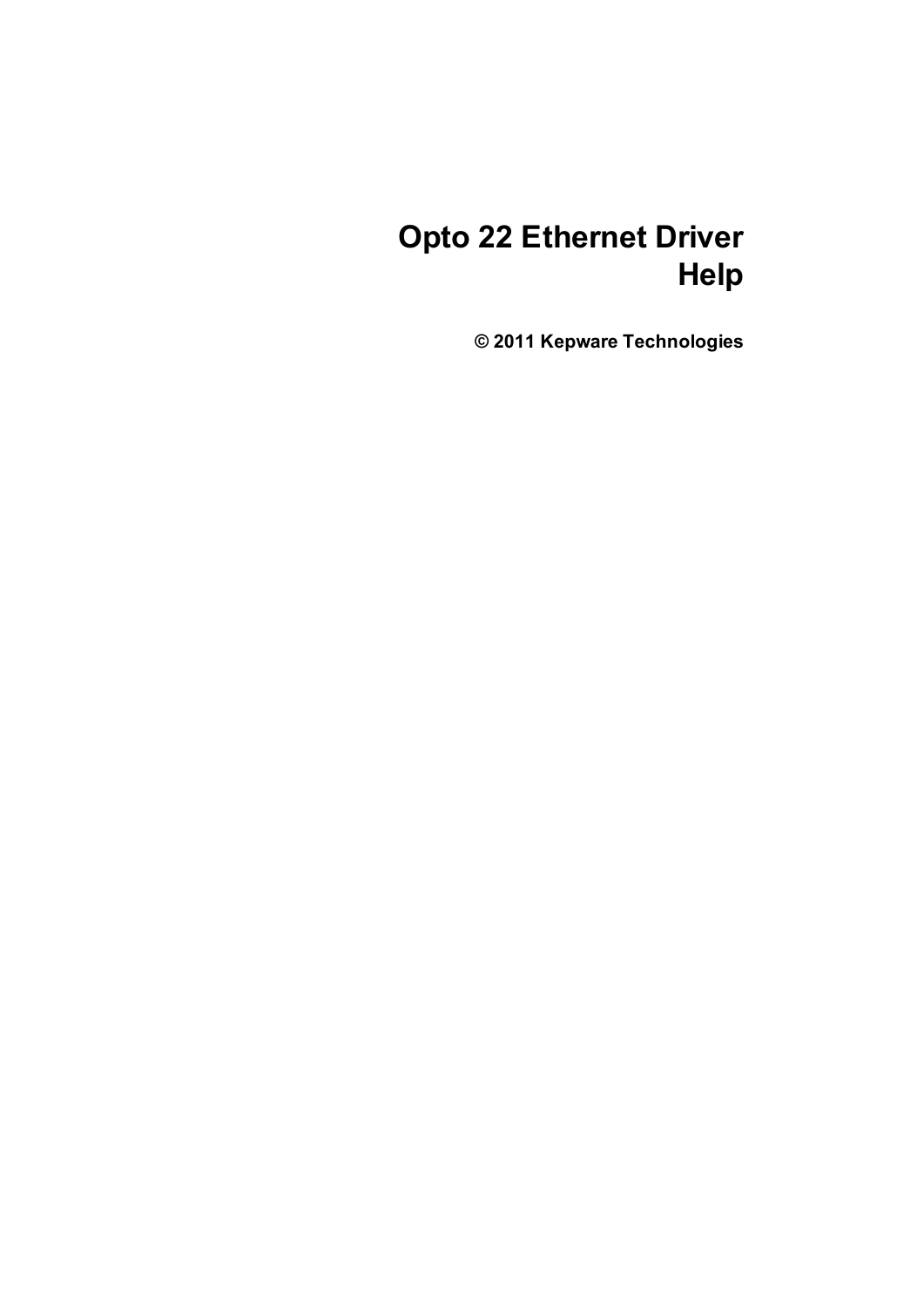# <span id="page-1-0"></span>**Table of Contents**

| Address Descriptions…………………………………………………………………………… 10                                                                                             |  |
|--------------------------------------------------------------------------------------------------------------------------------------------------|--|
|                                                                                                                                                  |  |
| Optimizing Your Opto 22 Ethernet Communications……………………………………………………… 20                                                                          |  |
|                                                                                                                                                  |  |
|                                                                                                                                                  |  |
|                                                                                                                                                  |  |
|                                                                                                                                                  |  |
|                                                                                                                                                  |  |
|                                                                                                                                                  |  |
|                                                                                                                                                  |  |
|                                                                                                                                                  |  |
|                                                                                                                                                  |  |
|                                                                                                                                                  |  |
| Device ' <channel.device>' not responding to requests on I/O Unit (MMIO) port 23</channel.device>                                                |  |
| Device ' <channel.device>' not responding to requests on Control Engine (CONT) port 23</channel.device>                                          |  |
|                                                                                                                                                  |  |
|                                                                                                                                                  |  |
|                                                                                                                                                  |  |
| Winsock V1.1 or higher must be installed to use the Opto 22 Ethernet device driver 24                                                            |  |
|                                                                                                                                                  |  |
|                                                                                                                                                  |  |
|                                                                                                                                                  |  |
|                                                                                                                                                  |  |
| Block read failed for <n> bytes starting at <memory map="" offset=""> on device '<device name="">'. <protocol>.</protocol></device></memory></n> |  |
| Read failed for tag ' <tag name="">' on device '<device name="">'. Object appears to be invalid in current </device></tag>                       |  |
| Read failed for tag ' <tag name="">' on device '<device name="">'. Unexpected CONT data format 26</device></tag>                                 |  |
| Read request failed for multiple tags on device ' <device name="">'. CONT response code: <n> 26</n></device>                                     |  |
|                                                                                                                                                  |  |
|                                                                                                                                                  |  |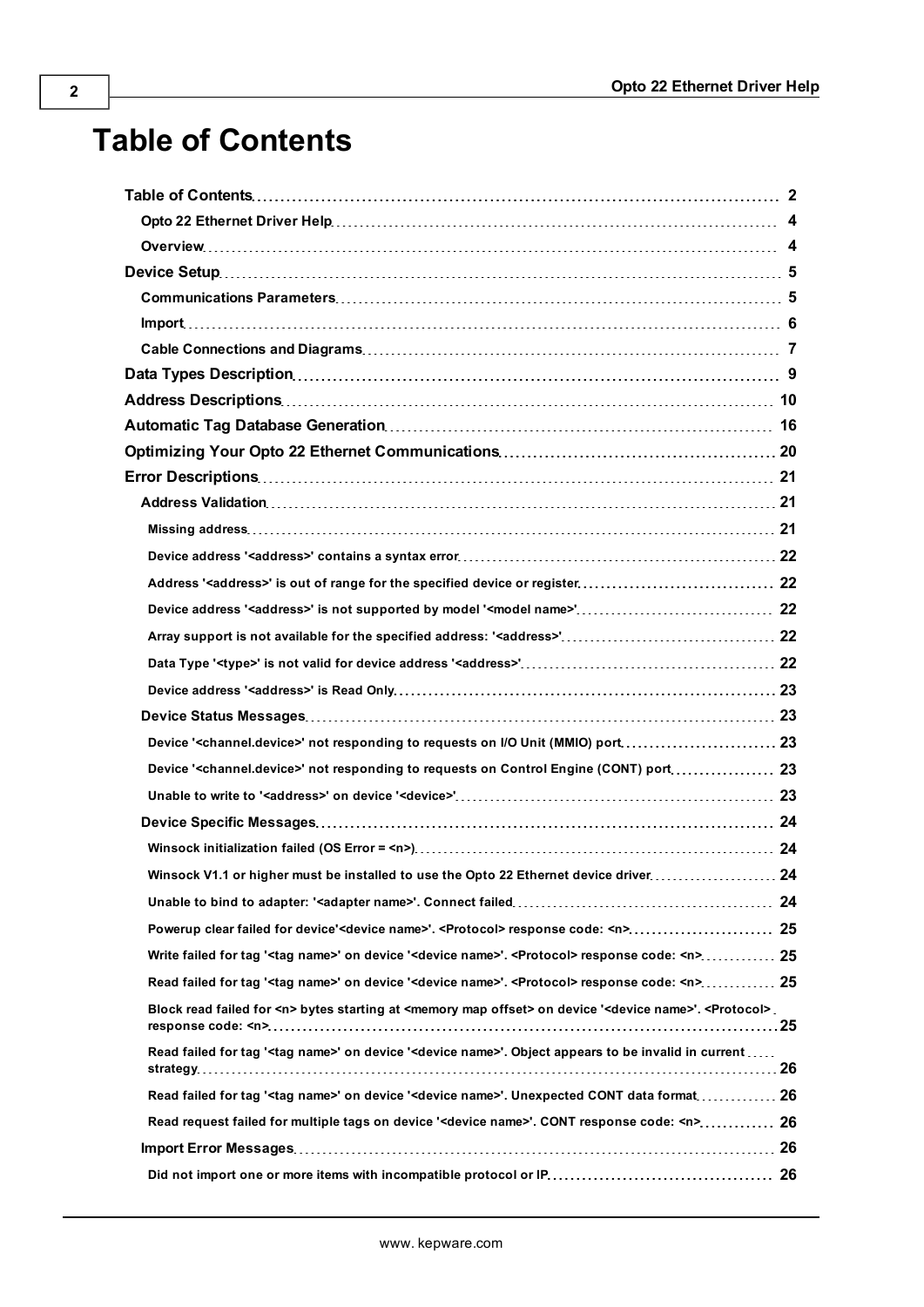| Did not import item ' <address>' at record <record> - arrays not supported for specified address 27</record></address>   |  |
|--------------------------------------------------------------------------------------------------------------------------|--|
| Did not import item ' <address>' at record <record> - Read and Clear tags must be manually created 27</record></address> |  |
|                                                                                                                          |  |
|                                                                                                                          |  |
|                                                                                                                          |  |
|                                                                                                                          |  |
|                                                                                                                          |  |
|                                                                                                                          |  |
|                                                                                                                          |  |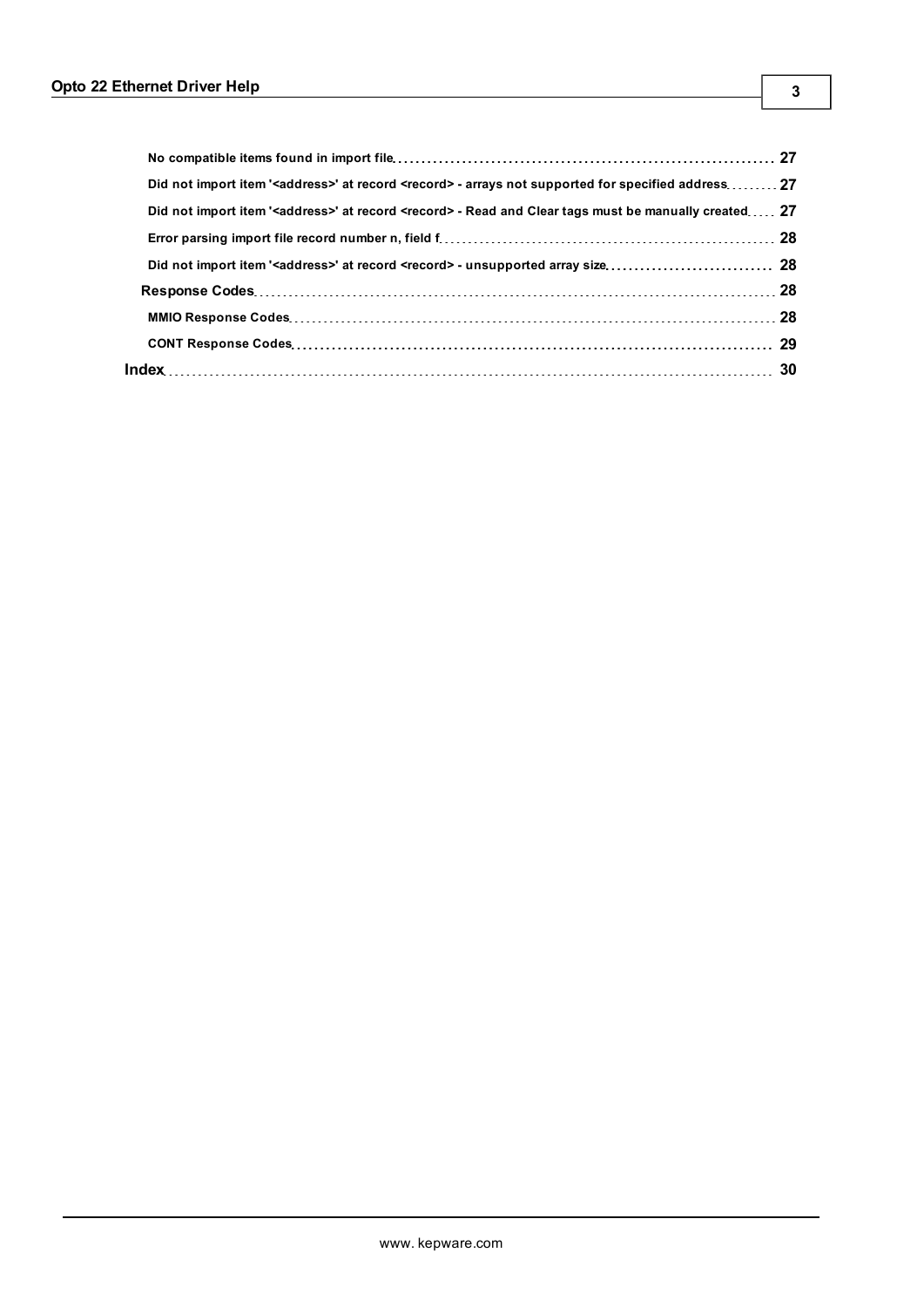# <span id="page-3-0"></span>**Opto 22 Ethernet Driver Help**

Help version 1.018

#### **CONTENTS**

**[Overview](#page-3-1)** What is the Opto 22 Ethernet Driver?

**[Device](#page-4-0) [Setup](#page-4-0)** How do I configure a device for use with this driver?

**[Data](#page-8-0) [Types](#page-8-0) [Descriptions](#page-8-0)** What data types does this driver support?

**[Address](#page-9-0) [Descriptions](#page-9-0)** How do I address a data location on an Opto 22 Ethernet device?

**[Automatic](#page-15-0) [Tag](#page-15-0) [Database](#page-15-0) [Generation](#page-15-0)** How can I easily configure tags for the Opto 22 Ethernet Driver?

**[Optimizing](#page-19-0) [Your](#page-19-0) [Opto](#page-19-0) [22](#page-19-0) [Ethernet](#page-19-0) [Communications](#page-19-0)** How do I get the best performance from the Opto 22 Ethernet Driver?

#### **[Error](#page-20-0) [Descriptions](#page-20-0)**

<span id="page-3-1"></span>What error messages does the Opto 22 Ethernet Driver produce?

#### **Overview**

The Opto 22 Ethernet Driver provides an easy and reliable way to connect Opto 22 Ethernet devices to OPC Client applications, including HMI, SCADA, Historian, MES, ERP and countless custom applications.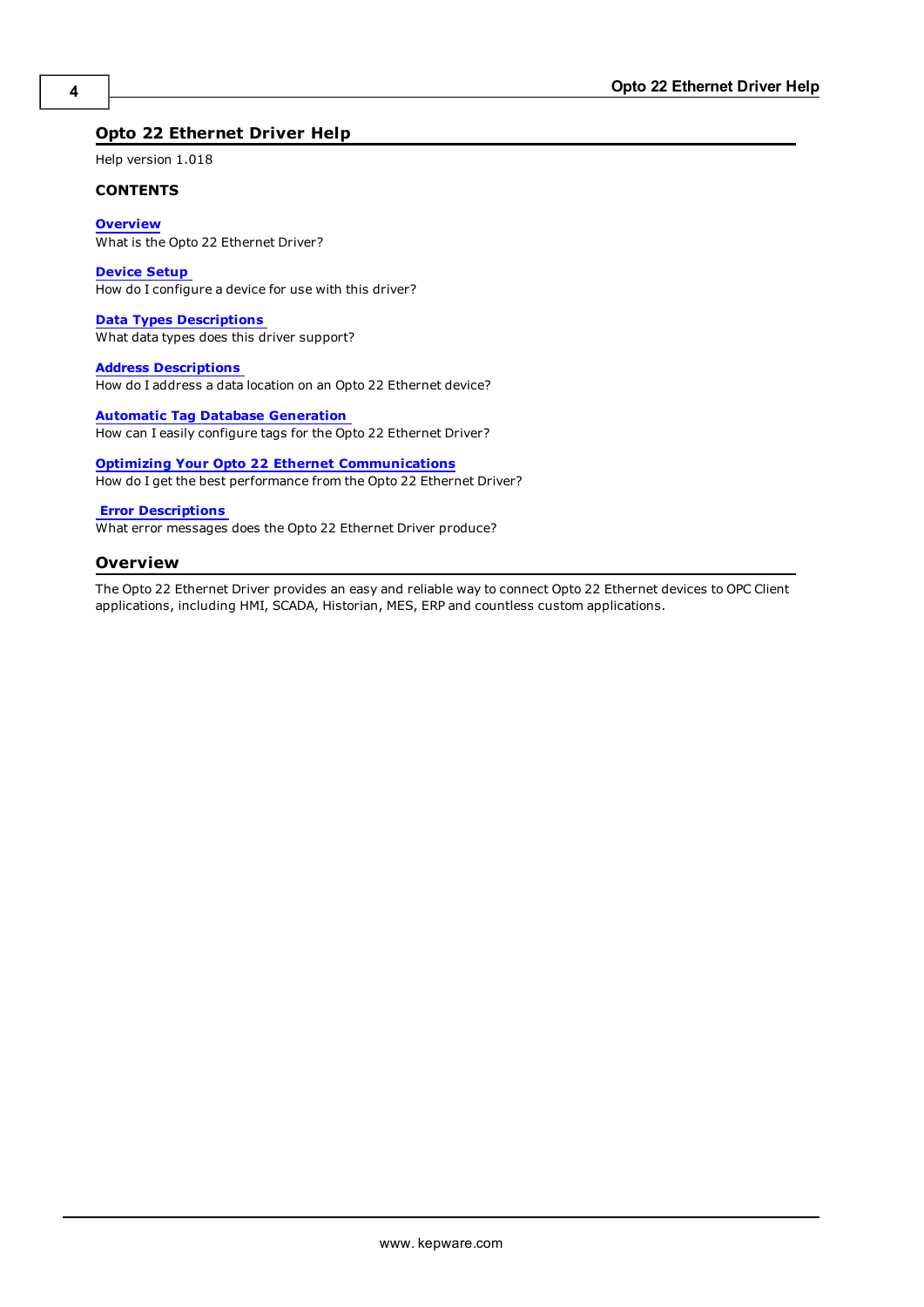# <span id="page-4-0"></span>**Device Setup**

**Supported Devices** Supported devices include the following:

#### **SNAP Industrial Controllers**

SNAP PAC S-Series SNAP PAC R-Series SNAP-LCE

#### **SNAP Brains**

SNAP PAC EB-Series SNAP Ultimate I/O SNAP Ethernet I/O SNAP Simple I/O

## **E1 and E2 Brain Boards**

#### **Communications Protocols**

MMIO over Ethernet TCP/IP or UDP CONT over Ethernet TCP/IP

**Note 1:** This driver requires Winsock V1.1 or higher.

**Note 2:** Firmware version 8.0 or higher is required for some features. For more information, refer to **[Address](#page-9-0) [Descriptions](#page-9-0)**.

## **Maximum Number of Channels and Devices**

The maximum number of channels is 256. The maximum number of devices is 65535 per channel.

#### **Device ID**

The Device ID is used to specify the device's IP address.

#### **Connection Timeout**

This parameter specifies the amount of time that the driver will wait for a connection to be made with a device. The connection time may vary with each connection attempt, depending on the network load. The default setting is 3 seconds. The valid range is 1 to 30 seconds.

#### **Request Timeout**

This parameter specifies the amount of time that the driver will wait on a response from the device before retrying or giving up and moving on to the next request. Longer timeouts only affect performance if a device is not responding. The default setting is 1000 milliseconds. The valid range is 100 to 30000 milliseconds.

#### **Retry Attempts**

This parameter specifies the number of times the driver will retry a request before moving on to the next request. The default setting is 3 retries. The valid range is 1 to 10.

## **Auto-Demotion**

For information on Auto-Demotion, refer to the Server Help documentation.

#### **Database Creation**

<span id="page-4-1"></span>This function is used in conjunction with the driver tag import feature. For more information, refer to **[Import](#page-5-0)**.

#### **Communications Parameters**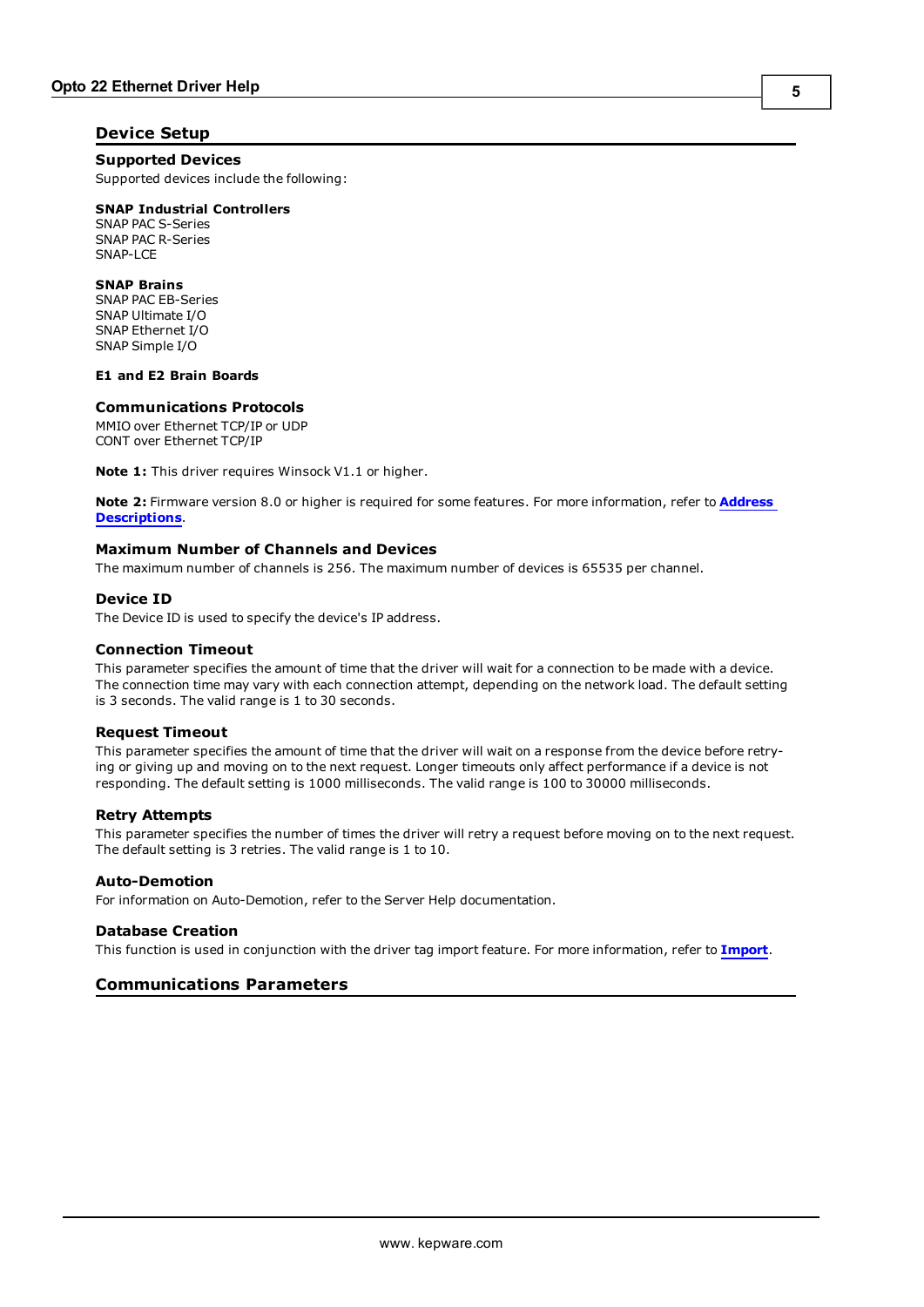| <b>New Device - Communications Parameters</b> |                                                                                                                                                                                                                                                                               | $\boldsymbol{\mathsf{x}}$ |
|-----------------------------------------------|-------------------------------------------------------------------------------------------------------------------------------------------------------------------------------------------------------------------------------------------------------------------------------|---------------------------|
| .01                                           | Specify Ethernet protocol and port for device I/O<br>unit (MMIO memory mapped data) and port for<br>control engine (CONT strategy variables).<br>-1/0 Unit (MMIO):<br>TCP/IP<br><b>IP Protocol:</b><br>2001<br>Port Number:<br>Control Engine (CONT)<br>22001<br>Port Number: |                           |
|                                               | Cancel<br>$N$ ext ><br><b>Help</b><br>$\leq$ $\underline{B}$ ack                                                                                                                                                                                                              |                           |

#### **I/O Unit (MMIO)**

The I/O Unit settings are used to access memory mapped data using the MMIO protocol. Descriptions of the parameters are as follows:

**IP Protocol:** Options include TCP/IP or UDP. The default setting is TCP/IP.

**Note:** Although TCP is a more reliable protocol, it requires more network overhead. Devices will accept a limited number of TCP connections. Once the limit is reached, the driver will not be able to communicate with the device using TCP.

**Port Number:** This parameter specifies the port number that the device has been configured to use for MMIO communications. The default setting is 2001.

#### **Control Engine (CONT)**

The Control Engine settings are used to access strategy variables using the CONT protocol. Description of the parameter is as follows:

**Port Number:** This parameter specifies the port number that the device has been configured to use for CONT communications. The default setting is 22001.

**Note:** The PAC Control (or other similar tool) can be used to configure devices for MMIO and CONT communications. For instructions and additional information on setting up each device, refer to the Opto 22 User Guides.

#### <span id="page-5-0"></span>**Import**

The Import parameter is used to specify the browser database file (\*.bdb) from which tags will be imported. To browse the file system, click the Browse button.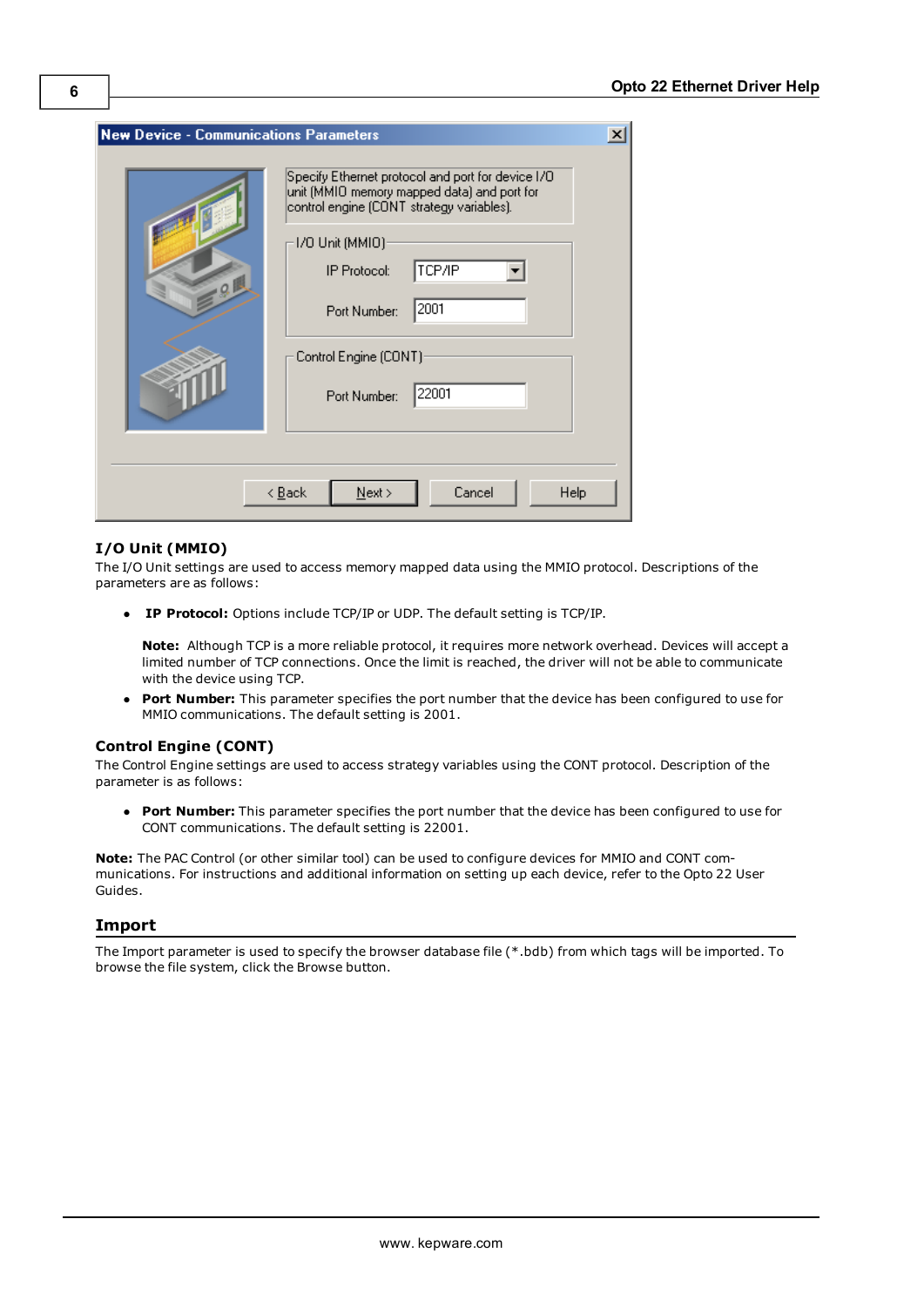| <b>New Device - Import</b> |                                                                                                                                                                                                                    |  |
|----------------------------|--------------------------------------------------------------------------------------------------------------------------------------------------------------------------------------------------------------------|--|
| 9                          | Specify the OptoOPCServer browser database file<br>to use during tag database creation. This file is<br>created using the Opto Browser Configurator tool.<br>Import file:<br>C:\Opto22Data\MyOpto22Browseltems.bdb |  |
|                            | Cancel<br>Help<br>$\leq$ $\underline{B}$ ack<br>$N$ ext >                                                                                                                                                          |  |

A browser database file can be created from one or more device configuration files using the Opto Browser Configurator tool. The driver will generate tags for all supported Item IDs in the file with a location IP address that matches the driver's Device ID. The Database Creation options located in Device Properties can be used to initiate the import process. For more information on the tag import procedure, refer to **[Automatic](#page-15-0) [Tag](#page-15-0) [Database](#page-15-0) [Gen](#page-15-0)[eration](#page-15-0)**.

**7**

<span id="page-6-0"></span>**See Also: [Address](#page-9-0) [Descriptions](#page-9-0)** and **[Device](#page-4-0) [Setup](#page-4-0)**.

**Cable Connections and Diagrams**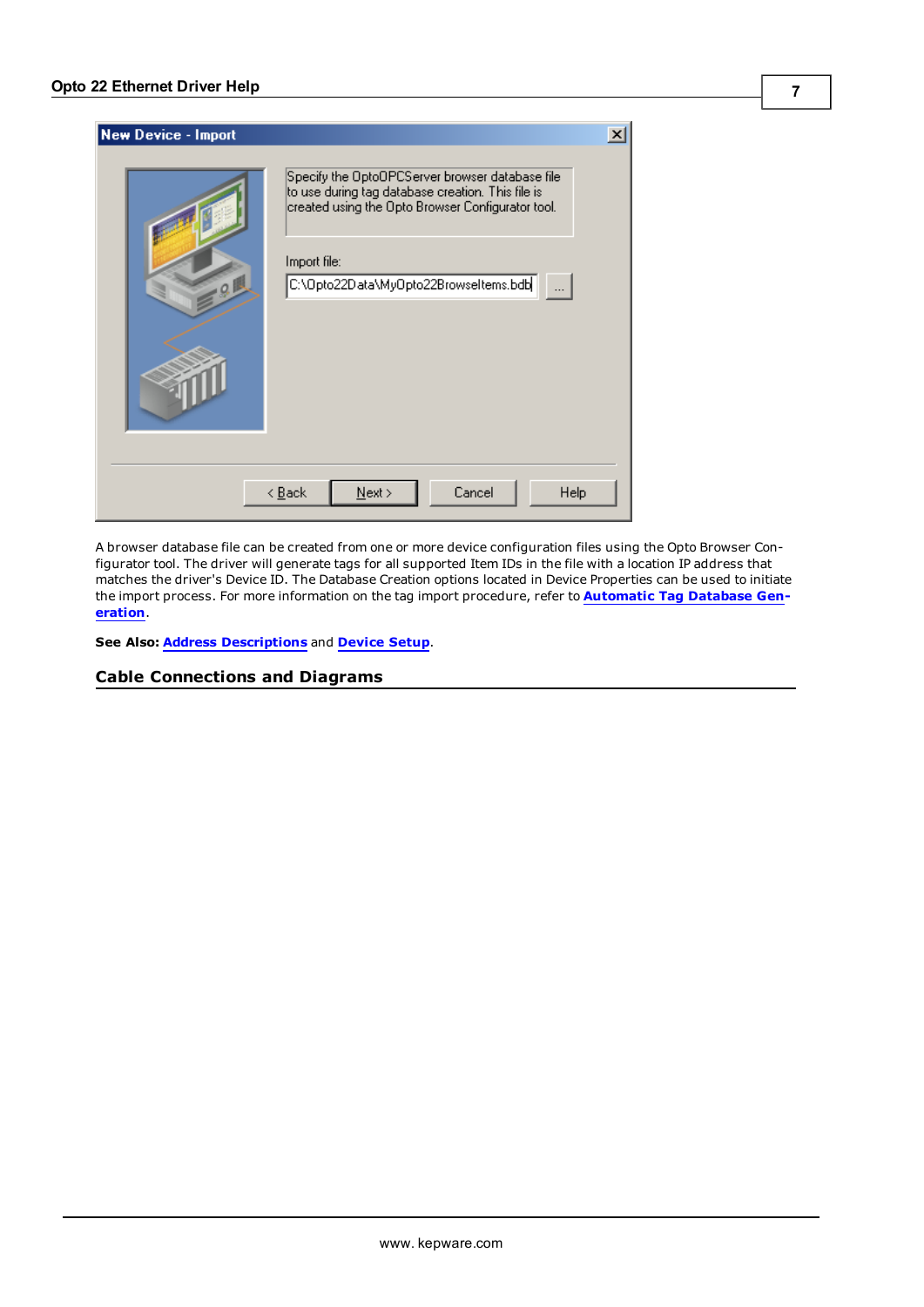

**RJ45** 

 $8$  $BRN$ 

**RJ45** 

 $BRN|8$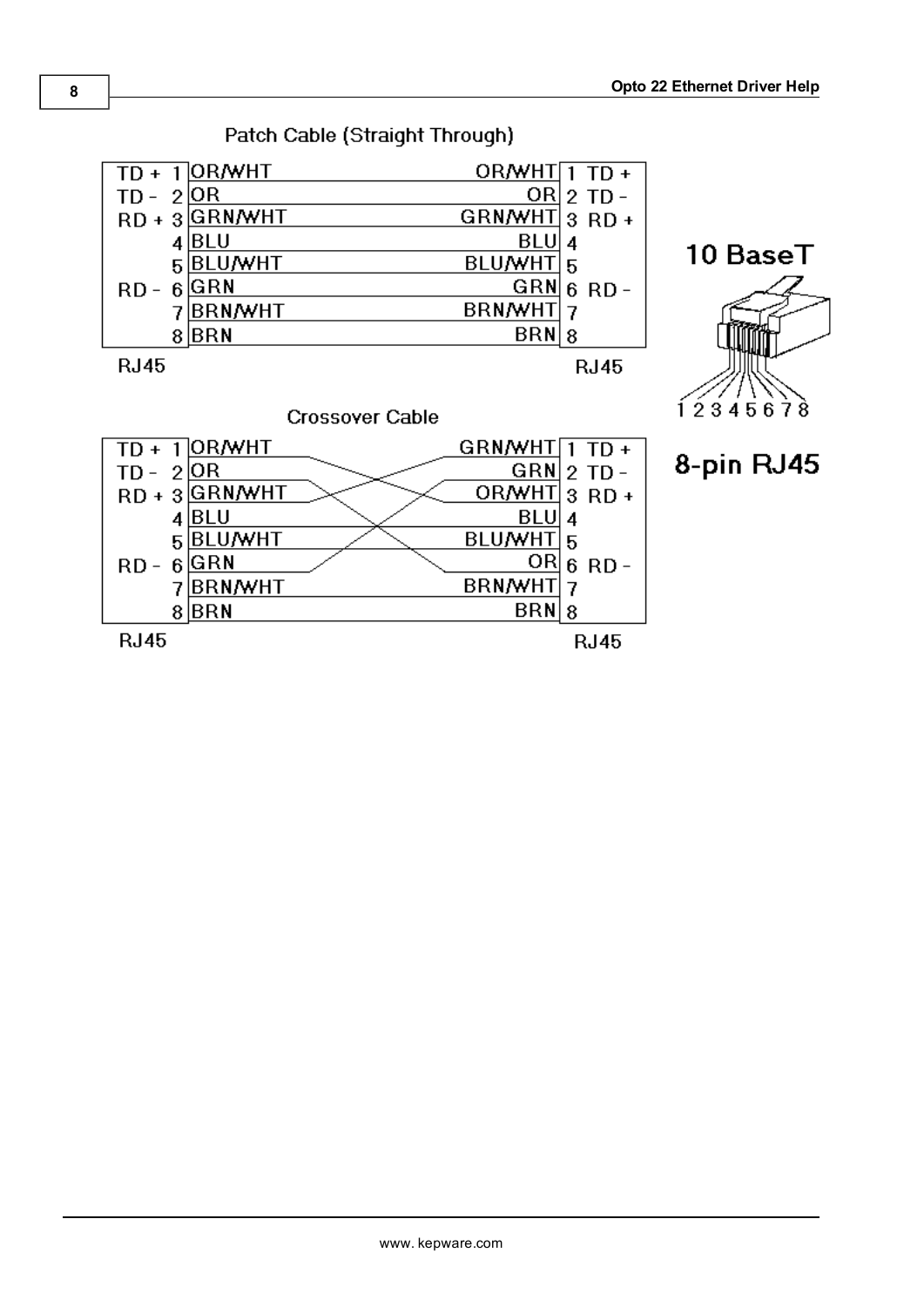# <span id="page-8-0"></span>**Data Types Description**

The Opto 22 Ethernet Driver supports the following data types.

| Data Type | <b>Description</b>           |
|-----------|------------------------------|
| Boolean   | Single bit                   |
| DWord     | Unsigned 32 bit value        |
|           | Bit 0 is the low bit         |
|           | Bit 31 is the high bit       |
| Long      | Signed 32 bit value          |
|           | Bit 0 is the low bit         |
|           | Bit 30 is the high bit       |
|           | Bit 31 is the sign bit       |
| Float     | 32 bit floating point value  |
| String    | Null terminated ASCII string |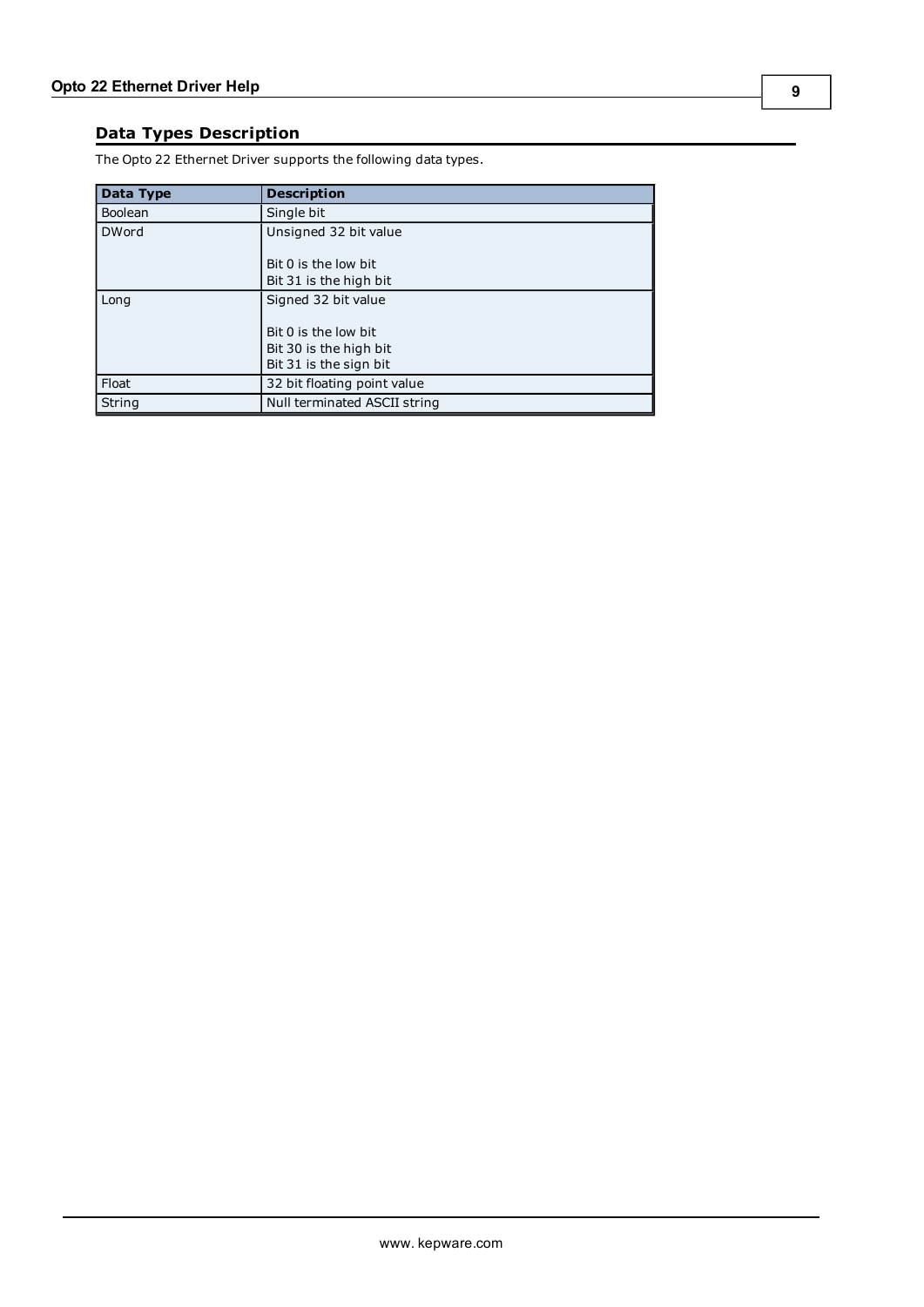## <span id="page-9-0"></span>**Address Descriptions**

In order to address a data location on an Opto 22 Ethernet device, follow the information and instructions below.

#### **Prefix**

All addresses may include the following prefix: *[Device|Protocol|Location]*.

#### **Where:**

Device = "MMIO" or "CONT" Protocol = "ip" Location = "tcp:<IP Address>:<Port>"

**Note:** This prefix is optional. The ability to recognize the prefix can be useful when migrating OPC client applications from other servers that use the full Opto 22 Item ID syntax. Item IDs in these applications must be modified to either replace the prefix with the appropriate path (*<channel name>.<device name>*) or to prepend the prefix with the path. The modified Item IDs will be recognized as valid dynamic tag addresses. For a description of dynamic tags, refer to the OPC Server Help documentation.

#### **Memory Mapped Data (MMIO Protocol) Basic Address Syntax ItemName[p]**

#### **For I/O:**

p = (Module) (PointsPerModule) + Point

where: Module = zero-based module number. Point = zero-based point within module. PointsPerModule = 64 for xxx\_4096 ItemNames (see below), and 4 for all others.

#### **For Alarm Addresses**

p = zero-based alarm index.

#### **For Scratch Pad Addresses**

p = zero-based scratch pad value index.

#### **For PID Addresses**

p = zero based PID index.

#### **Array Address Syntax ItemName[pStart-pEnd]**

pStart = start I/O point or scratch pad value index. pEnd = end I/O point or scratch pad value index.

**Note:** Arrays are limited to 1024 bytes.

#### **HDD (High Density Digital) Address Syntax ItemName(Module)[Point]**

Module = zero-base module number. Point = zero-based point within module.

#### **HDD (High Density Digital) Bank Address Syntax ItemName(Module)**

#### **Analog Point**

| <b>Item Name</b> | <b>Description</b>             | Range      | Data Type | <b>Access</b> | <b>Arrays</b> |
|------------------|--------------------------------|------------|-----------|---------------|---------------|
| EU[p]            | Engineering units value        | $ 0 - 63 $ | Float     | Read/Write    | Yes           |
| COUNTS[p]        | Counts                         | $0 - 63$   | Float     | Read/Write    | Yes           |
| MIN[p]           | Minimum value                  | $0 - 63$   | Float     | Read          | Yes           |
| MAX[p]           | Maximum value                  | $0 - 63$   | Float     | Read          | Yes           |
| MIN READCLEAR[p] | Read then clear minimum value* | $0 - 63$   | Float     | Read          | Yes           |
| MAX READCLEAR[p] | Read then clear maximum value* | $0 - 63$   | Float     | Read          | Yes           |
| EU 4096[p]       | Engineering units value**      | $0 - 4095$ | Float     | Read/Write    | <b>No</b>     |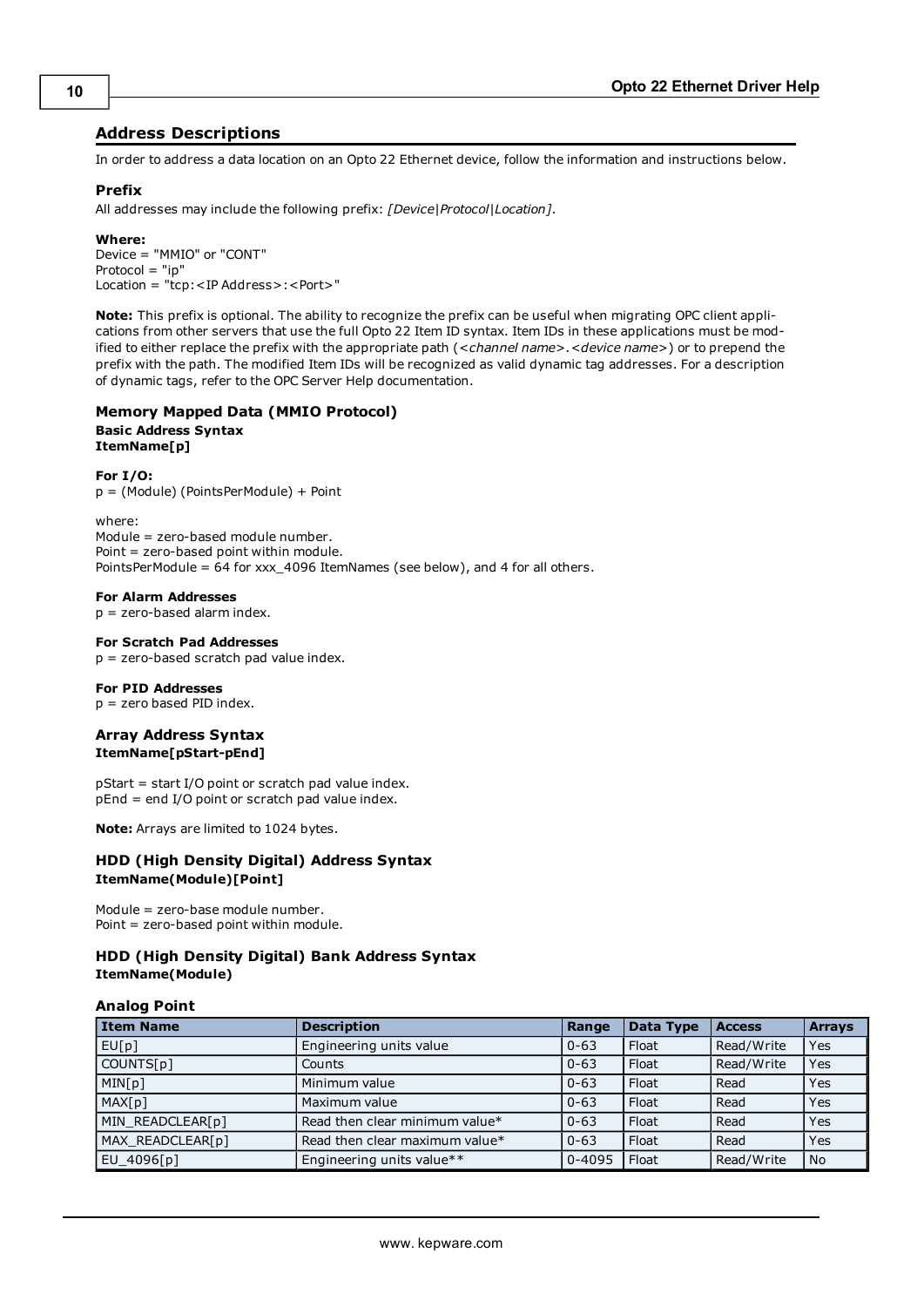## **Opto 22 Ethernet Driver Help**

**11**

| $\vert$ COUNTS 4096 $\vert$ p] | Counts**                          | $0 - 4095$ | l Float        | Read/Write | l No |
|--------------------------------|-----------------------------------|------------|----------------|------------|------|
| MIN 4096[p]                    | Minimum value**                   | $0 - 4095$ | l Float        | Read       | No.  |
| MAX 4096[p]                    | Maximum value**                   | $0 - 4095$ | l Float        | Read       | No.  |
| MIN READCLEAR 4096[p]          | Read then clear minimum value*,** | $0 - 4095$ | <b>I</b> Float | Read       | No.  |
| MAX READCLEAR 4096[p]          | Read then clear maximum value*,** | $0 - 4095$ | Float          | Read       | No.  |

\*The device clears these values after each read. OPC clients should add these items as inactive so the driver does not poll them.

\*\*These items require firmware 8.0 or higher.

#### **Digital Point (4-Channel Digital Modules)**

| <b>Item Name</b>         | <b>Description</b>                      | Range      | Data Type      | <b>Access</b> | <b>Arrays</b> |
|--------------------------|-----------------------------------------|------------|----------------|---------------|---------------|
| STATE[p]                 | On/Off state                            | $0 - 63$   | <b>Boolean</b> | Read/Write    | <b>No</b>     |
| ONLATCH[p]               | On-latch state                          | $0 - 63$   | Boolean        | Read          | <b>No</b>     |
| OFFLATCH[p]              | Off-latch state                         | $0 - 63$   | <b>Boolean</b> | Read          | <b>No</b>     |
| ACTIVECOUNTER[p]         | Active state of counter*                | $ 0 - 63 $ | <b>Boolean</b> | Read/Write    | <b>No</b>     |
| COUNTERDATA[p]           | Counter value*                          | $0 - 63$   | Long, DWord    | Read          | Yes           |
| ONLATCH READCLEAR[p]     | Read then clear On-latch<br>state $**$  | $0 - 63$   | <b>Boolean</b> | Read          | Yes           |
| OFFLATCH READCLEAR[p]    | Read then clear Off-latch<br>state $**$ | $ 0 - 63 $ | Boolean        | Read          | Yes           |
| COUNTERDATA READCLEAR[p] | Read then clear counter<br>value $**$   | $0 - 63$   | Long, DWord    | Read          | Yes           |

\*To use a digital point as a counter, it must be configured as a counter and the counter must be active.

\*\*The device clears these values after each read. OPC clients should add these items as inactive so the driver does not poll them.

#### **High Density Digital (HDD) Point**

| <b>Item Name</b>                | <b>Description</b>                                         | Range                  | <b>Data Type</b> | <b>Access</b> | <b>Arrays</b> |
|---------------------------------|------------------------------------------------------------|------------------------|------------------|---------------|---------------|
| HDD_STATE(m)[p]                 | On/Off state                                               | $m: 0-15$<br>$p: 0-31$ | Boolean          | Read/Write    | <b>No</b>     |
| HDD_ONLATCH(m)[p]               | On-latch state                                             | $m: 0-15$<br>$p: 0-31$ | Boolean          | Read          | <b>No</b>     |
| $HDD$ OFFLATCH $(m)[p]$         | Off-latch state                                            | $m: 0-15$<br>$p: 0-31$ | Boolean          | Read          | <b>No</b>     |
| HDD ONLATCH CLEAR<br>(m)[p]     | Clear On-latch state*                                      | $m: 0-15$<br>$p: 0-31$ | Boolean          | Write         | <b>No</b>     |
| HDD OFFLATCH CLEAR<br>(m)[p]    | Clear Off-latch state*                                     | $m: 0-15$<br>$p: 0-31$ | Boolean          | Write         | <b>No</b>     |
| HDD COUNTER(m)[p]               | Counter value                                              | $m: 0-15$<br>$p: 0-31$ | Long, DWord      | Read          | <b>No</b>     |
| HDD COUNTER READCLEAR<br>(m)[p] | Read then clear counter value**                            | $m: 0-15$<br>$p: 0-31$ | Long, DWord      | Read          | <b>No</b>     |
| HDD BANK STATE(m)               | On/Off state for all 32<br>points in module***             | $m: 0-15$<br>p: n/a    | Long, DWord      | Read/Write    | <b>No</b>     |
| HDD BANK ONLATCH(m)             | On-latch state for all 32<br>points in module***           | $m: 0-15$<br>p: n/a    | Long, DWord      | Read          | No            |
| HDD BANK OFFLATCH(m)            | Off-latch state for all 32<br>points in module***          | $m: 0-15$<br>p: n/a    | Long, DWord      | Read          | <b>No</b>     |
| HDD BANK ONLATCH CLEAR<br>(m)   | Clear On-latch state of all<br>32 points of module*, ****  | $m: 0-15$<br>p: n/a    | Long, DWord      | Write         | <b>No</b>     |
| HDD BANK OFFLATCH CLEAR<br>(m)  | Clear Off-latch state of all<br>32 points of module*, **** | $m: 0-15$<br>p: n/a    | Long, DWord      | Write         | <b>No</b>     |

\*These items are Write Only and not a "Read and Clear." Item may be set active by client. Driver will always return zero on client read requests. Write TRUE (non-zero) to clear respective latch.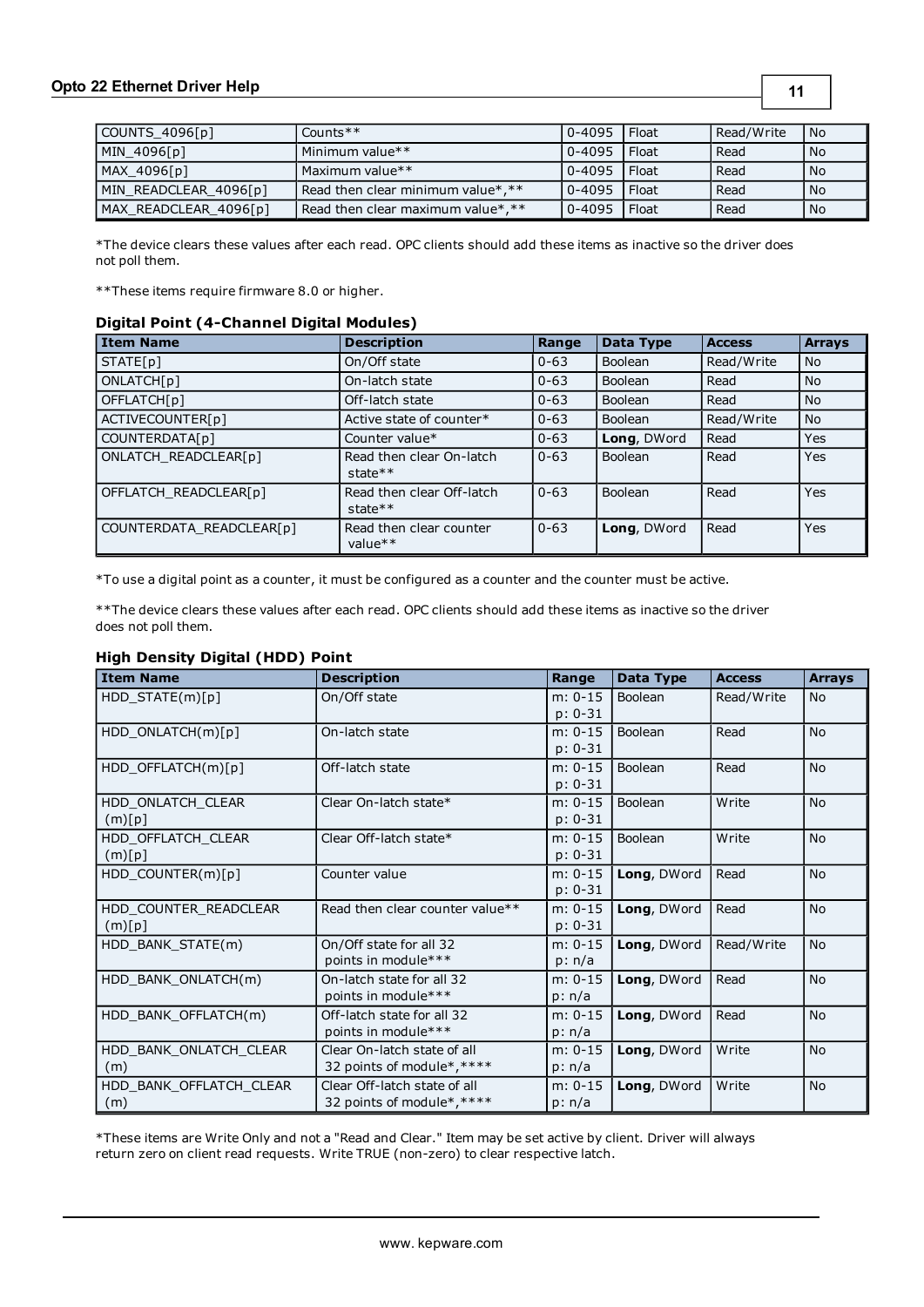\*\*Unlike latches, the device clears these values after each read. OPC clients should add these items as inactive so the driver does not poll them.

\*\*\*The value sent is a 32 bit mask where high bits equal On and low bits equal Off.

\*\*\*\*The value sent is a 32 bit mask where high bites equal "Clear respective latch" and low bits equal "Do nothing."

#### **Point Configuration**

| <b>Item Name</b>   | <b>Description</b>                 | Range      | Data Type   | <b>Access</b> | <b>Arrays</b> |
|--------------------|------------------------------------|------------|-------------|---------------|---------------|
| MODULETYPE[p]      | Module type                        | $0 - 63$   | Long, DWord | Read          | No            |
| POINTTYPE[p]       | Point type                         | $0 - 63$   | Long, DWord | Read/Write    | No.           |
| FEATURE[p]         | Point feature                      | $0 - 63$   | Long, DWord | Read/Write    | <b>No</b>     |
| OFFSET[p]          | Offset value (analog calibration)  | $0 - 63$   | Float       | Read/Write    | No.           |
| GAIN[p]            | Gain value (analog calibration)    | $0 - 63$   | Float       | Read/Write    | No            |
| HISCALE[p]         | Analog high scaling factor         | $0 - 63$   | Float       | Read/Write    | No            |
| LOSCALE[p]         | Analog low scaling factor          | $0 - 63$   | Float       | Read/Write    | No            |
| MODULETYPE_4096[p] | Module type*                       | $0 - 4095$ | Long, DWord | Read          | No            |
| POINTTYPE 4096[p]  | Point type*                        | $0 - 4095$ | Long, DWord | Read/Write    | No            |
| FEATURE 4096[p]    | Point feature*                     | $0 - 4095$ | Long, DWord | Read/Write    | <b>No</b>     |
| OFFSET_4096[p]     | Offset value (analog calibration)* | $0 - 4095$ | Float       | Read/Write    | No            |
| GAIN_4096[p]       | Gain value (analog calibration)*   | $0 - 4095$ | Float       | Read/Write    | <b>No</b>     |
| HISCALE_4096[p]    | Analog high scaling factor*        | $0 - 4095$ | Float       | Read/Write    | No            |
| LOSCALE 4096[p]    | Analog low scaling factor*         | $0 - 4095$ | Float       | Read/Write    | No            |

\*These items require firmware 8.0 or higher.

#### **Alarm**

| <b>Item Name</b>     | <b>Description</b>       | Range    | Data Type | <b>Access</b> | <b>Arrays</b>  |
|----------------------|--------------------------|----------|-----------|---------------|----------------|
| ALARM HI STATE[p]    | High alarm state         | $0 - 63$ | Boolean   | Read          | <b>No</b>      |
| ALARM HI ENABLE[p]   | High alarm enabled state | $0 - 63$ | Boolean   | Read/Write    | <b>No</b>      |
| ALARM_HI_SETPOINT[p] | High alarm setpoint      | $0 - 63$ | Float     | Read/Write    | N <sub>o</sub> |
| ALARM HI DEADBAND[p] | High alarm deadband      | $0 - 63$ | Float     | Read/Write    | <b>No</b>      |
| ALARM LO STATE[p]    | Low alarm state          | $0 - 63$ | Boolean   | Read          | No.            |
| ALARM LO ENABLE[p]   | Low alarm enabled state  | $0 - 63$ | Boolean   | Read/Write    | <b>No</b>      |
| ALARM LO SETPOINT[p] | Low alarm setpoint       | $0 - 63$ | Float     | Read/Write    | <b>No</b>      |
| ALARM_LO_DEADBAND[p] | Low alarm deadband       | $0 - 63$ | Float     | Read/Write    | <b>No</b>      |

## **Scratch Pad (SNAP PAC Controllers and Ultimate Brains Only)**

| <b>Item Name</b>  | <b>Description</b>  | Range             | Data Type      | <b>Access</b> | <b>Arrays</b> |
|-------------------|---------------------|-------------------|----------------|---------------|---------------|
| SP BIT[p]         | Scratch pad bit     | $0 - 63$          | <b>Boolean</b> | Read/Write    | <b>Yes</b>    |
| SP INTEGER[p]     | Scratch pad integer | $0 - 1023$        | Long, DWord    | Read/Write    | Yes           |
| SP INTEGER EXT[p] | Scratch pad integer | $1024 -$<br>10239 | Long, DWord    | Read/Write    | Yes           |
| SP FLOAT[p]       | Scratch pad float   | $0 - 1023$        | Float          | Read/Write    | Yes           |
| SP_FLOAT_EXT[p]   | Scratch pad float   | $1024 -$<br>10239 | Float          | Read/Write    | Yes           |
| SP STRING[p]      | Scratch pad string* | $0 - 63$          | String         | Read/Write    | <b>No</b>     |

\*Scratch pad string values are limited to 128 characters. The driver will truncate write values that exceed this length.

## **PID**

| <b>Item Name</b> | <b>Description</b>          | Range     | Data Type | l Access   | <b>Arrays</b> |
|------------------|-----------------------------|-----------|-----------|------------|---------------|
| PID CV IN[p]     | Current value: Input        | $0 - 127$ | Float     | Read       | l No          |
| PID CV SP[p]     | Current value: Setpoint     | $0 - 127$ | Float     | Read       | l No          |
| PID CV OUT[p]    | Current value: Output       | $0 - 127$ | Float     | Read/Write | l No          |
| PID CV FF[p]     | Current value: Feed forward | $0 - 127$ | Float     | Read/Write | l No          |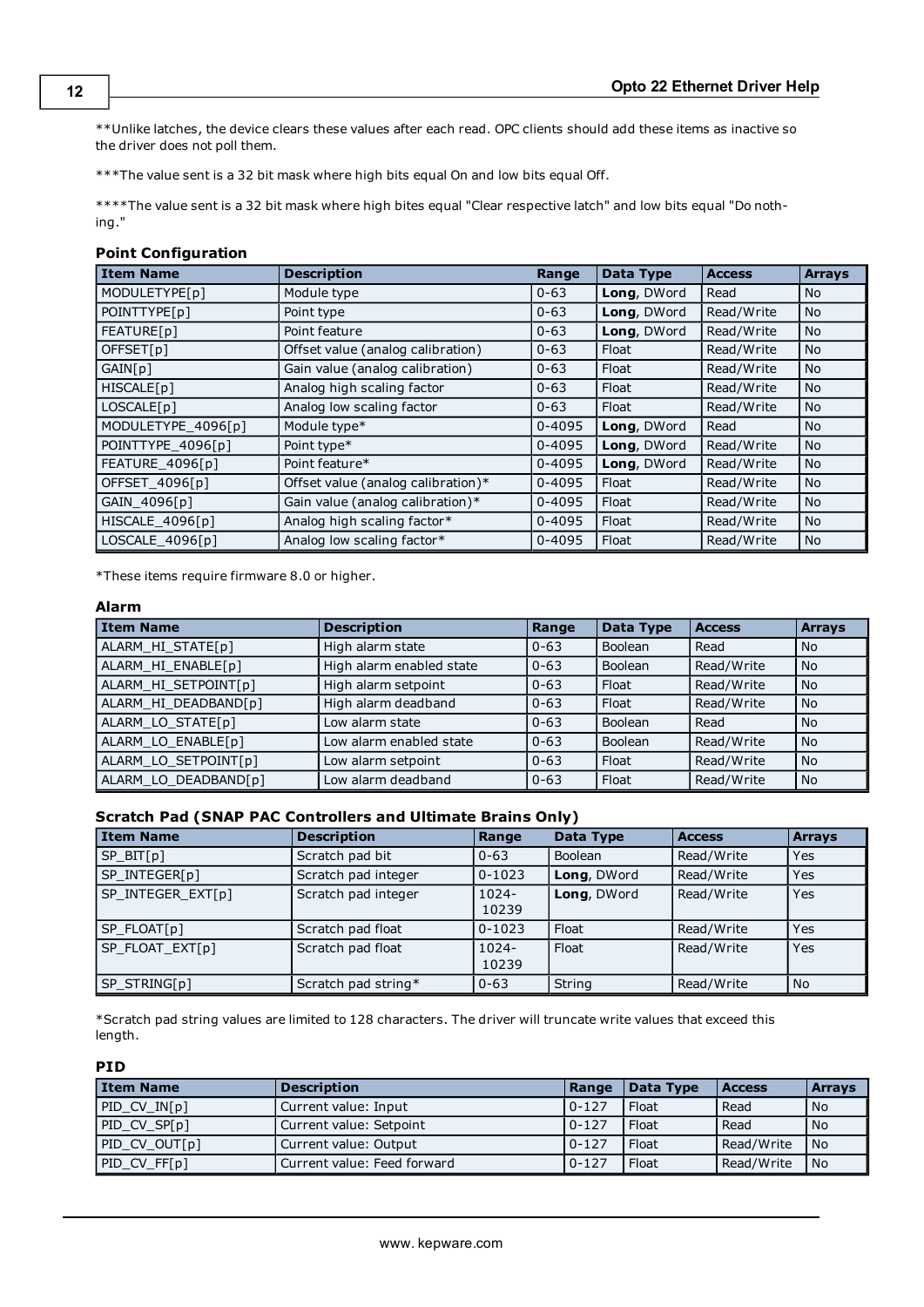| PID_CV_ERROR[p]      | Current value: Error                                   | $0 - 127$ | Float                 | Read       | No        |
|----------------------|--------------------------------------------------------|-----------|-----------------------|------------|-----------|
| PID_CV_P[p]          | Current value: Gain                                    | $0 - 127$ | Float                 | Read       | No        |
|                      | contribution                                           |           |                       |            |           |
| PID_CV_I[p]          | Current value: Integral                                | $0 - 127$ | Float                 | Read       | <b>No</b> |
| PID_CV_D[p]          | contribution<br>Current value: Derivative contribution | $0 - 127$ | Float                 | Read       | <b>No</b> |
| PID_CV_INTEGRAL[p]   |                                                        | $0 - 127$ | Float                 | Read       | No        |
| PID_LSV_IN[p]        | Current value: Integral<br>Last scanned value: Input   | $0 - 127$ | Float                 |            | <b>No</b> |
|                      |                                                        |           |                       | Read/Write |           |
| PID_LSV_SP[p]        | Last scanned value: Setpoint                           | $0 - 127$ | Float                 | Read/Write | <b>No</b> |
| PID_STATUS[p]        | Status flags                                           | $0 - 127$ | Long,<br><b>DWord</b> | Read/Write | No        |
| PID_STATUS_ON[p]     | Status flags On mask                                   | $0 - 127$ | Long,<br><b>DWord</b> | Read/Write | <b>No</b> |
| PID_STATUS_OFF[p]    | Status flags Off mask                                  | $0 - 127$ | Long,<br><b>DWord</b> | Read/Write | <b>No</b> |
| PID_TUNE_P[p]        | Tuning: Proportional value                             | $0 - 127$ | Float                 | Read/Write | No        |
| PID_TUNE_I[p]        | Tuning: Integral value                                 | $0 - 127$ | Float                 | Read/Write | No        |
| PID_TUNE_D[p]        | Tuning: Derivative value                               | $0 - 127$ | Float                 | Read/Write | No        |
| PID_TUNE_FF[p]       | Tuning: Feed forward gain                              | $0 - 127$ | Float                 | Read/Write | No        |
| PID_CFG_MAX_OUT[p]   | Configuration: Max output<br>change allowed            | $0 - 127$ | Float                 | Read/Write | <b>No</b> |
| PID_CFG_MIN_OUT[p]   | Configuration: Min output<br>change allowed            | $0 - 127$ | Float                 | Read/Write | <b>No</b> |
| PID_CFG_SCAN_TIME[p] | Configuration: Scan time in<br>seconds                 | $0 - 127$ | Float                 | Read/Write | No        |
| PID_CFG_LOW_RANGE[p] | Configuration: Output when<br>input is low             | $0 - 127$ | Float                 | Read/Write | <b>No</b> |
| PID_CFG_HI_RANGE[p]  | Configuration: Output when<br>input is high            | $0 - 127$ | Float                 | Read/Write | <b>No</b> |
| PID_CFG_ALG[p]       | Configuration: Algorithm                               | $0 - 127$ | Long,<br><b>DWord</b> | Read/Write | <b>No</b> |
| PID_CFG_MAN_MODE[p]  | Configuration: Manual mode<br>$1 = Yes, 0 = No$        | $0 - 127$ | Long,<br><b>DWord</b> | Read/Write | <b>No</b> |
| PID_CFG_FLAGS[p]     | Configuration: Flags                                   | $0 - 127$ | Long,<br><b>DWord</b> | Read/Write | <b>No</b> |
| PID_CFG_FLAGS_ON[p]  | Configuration: Flags On mask                           | $0 - 127$ | Long,<br><b>DWord</b> | Read/Write | No        |
| PID_CFG_FLAGS_OFF[p] | Configuration: Flags Off mask                          | $0 - 127$ | Long,<br><b>DWord</b> | Read/Write | <b>No</b> |
| PID_CFG_MM_IN[p]     | Configuration: Input mem<br>map address                | $0 - 127$ | Long,<br><b>DWord</b> | Read/Write | No        |
| PID CFG MM SP[p]     | Configuration: Setpoint mem map address                | $0 - 127$ | Long,<br><b>DWord</b> | Read/Write | No        |
| PID_CFG_MM_OUT[p]    | Configuration: Output mem<br>map address               | $0 - 127$ | Long,<br><b>DWord</b> | Read/Write | No        |
| PID SCALE IN LOW[p]  | Scaling: Input low range                               | $0 - 127$ | Float                 | Read/Write | No        |
| PID_SCALE_IN_HI[p]   | Scaling: Input high range                              | $0 - 127$ | Float                 | Read/Write | No        |
| PID_SCALE_OUT_LOW[p] | Scaling: Output lower clamp                            | $0 - 127$ | Float                 | Read/Write | No        |
| PID_SCALE_OUT_HI[p]  | Scaling: Output upper clamp                            | $0 - 127$ | Float                 | Read/Write | No        |
| PID_SCAN_COUNTER[p]  | Scan counter                                           | $0 - 127$ | Long,<br>DWord        | Read/Write | No        |

# **Examples**

| <b>Address</b>                        | <b>Description</b>                                                 |
|---------------------------------------|--------------------------------------------------------------------|
| [MMIO ip tcp:10.10.110.126:2001]EU[4] | EU value of point 0 in module 1. Address includes optional prefix. |
| EUI4                                  | EU value of point 0 in module 1.                                   |
| EU 4096[64]                           | EU value of point 0 in module 1.                                   |
| EU[4-7]                               | Array with EU value of points 0, 1, 2, 3 in module 1.              |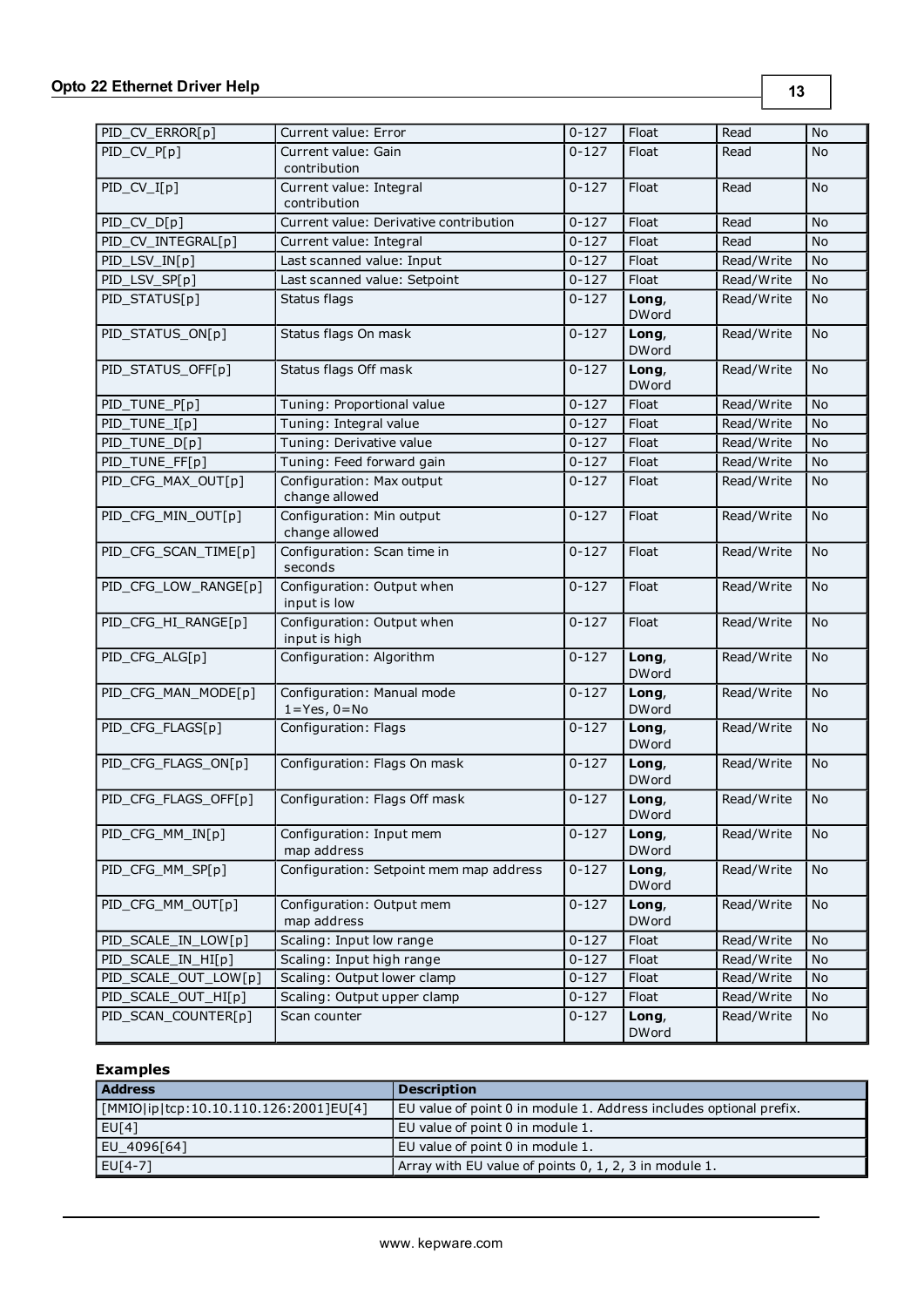| STATE[9]          | State of point 1 in module 2.                                                                          |
|-------------------|--------------------------------------------------------------------------------------------------------|
| HDD_STATE(3)[0]   | State of point 0 in HDD module 3.                                                                      |
| HDD BANK STATE(3) | State of points 0 through 31 in HDD module 3. Value returned as a 32 bit<br>$interder, LSB = point 0.$ |
| ALARM HI STATE[5] | High state of alarm 5.                                                                                 |
| SP INTEGER[4]     | Scratch pad integer value 4.                                                                           |
| PID CV IN[10]     | Current value input of PID 10.                                                                         |

#### **Strategy Variables (CONT Protocol)**

**Basic Address Syntax**

*DataType;Property;VariableName*

#### **Table Element Address Syntax**

*DataType;Property[ElementNumber]*

#### **Table Element Array Address Syntax**

*DataType;Property[StartElementNumber-EndElementNumber]*

**Note:** Arrays are limited to 1024 bytes.

#### **Bit Address Syntax**

*DataType;Property.BitNumber;VariableName*

**Note:** This syntax may be used for 32 bit integer values (I32) and single 32 bit integer table elements (I32T) only. Arrays of bit in integer values are not allowed.

#### **Variables**

| Data Type (Mnemonic) | <b>Property</b> | <b>Description</b>    | Data Type          | <b>Access</b> |
|----------------------|-----------------|-----------------------|--------------------|---------------|
| <b>I32</b>           | <b>VALUE</b>    | 32 bit integer value  | <b>Long, DWord</b> | Read/Write    |
| <b>I64</b>           | <b>VALUE</b>    | 64 bit integer value* | Long, DWord        | Read/Write    |
|                      | <b>VALUE</b>    | Float value           | Float              | Read/Write    |
|                      | <b>VALUE</b>    | String value**        | String             | Read/Write    |
|                      | <b>VALUE</b>    | Timer value           | Float              | Read/Write    |

\*64 bit integer values are represented as a 2-element Long or DWord array.

\*\*String values are limited to 1024 characters. The driver will truncate write values that exceed this length.

#### **Tables**

| Data Type (Mnemonic) | <b>Property</b> | <b>Description</b>              | Data Type   | <b>Access</b> |
|----------------------|-----------------|---------------------------------|-------------|---------------|
| <b>I32T</b>          | <b>VALUE</b>    | Table of 32-bit integer values  | Long, DWord | Read/Write    |
| I64T                 | <b>VALUE</b>    | Table of 64 bit integer values* | Long, DWord | Read/Write    |
|                      | <b>VALUE</b>    | Table of float values           | Float       | Read/Write    |
| I ST                 | <b>VALUE</b>    | Table of string values**,***    | String      | Read/Write    |

\*64 bit integer values are represented as a 2-element Long or DWord array. An n-element array of 64 bit integer values is represented as a 2n-element Long or DWord array.

\*\*String values are limited to 1024 characters. The driver will truncate write values that exceed this length.

\*\*\*This driver does not support arrays of string table elements.

#### **Analog Points**

| Data Type (Mnemonic) | <b>Property</b> | <b>Description</b>       | Data Type | <b>Access</b> |
|----------------------|-----------------|--------------------------|-----------|---------------|
| <b>APOINT</b>        |                 | Engineering Units value* | Float     | Read/Write    |

\*Read/Write to XVAL (external value) if communications are enabled for I/O unit and point. Read/Write to IVAL (internal value) otherwise.

#### **Digital Points**

| Data Type (Mnemonic) | Property     | <b>Description</b> | Data Type      | <b>Access</b> |
|----------------------|--------------|--------------------|----------------|---------------|
| <b>DPOINT</b>        | <b>STATE</b> | On/Off State*      | <b>Boolean</b> | Read/Write    |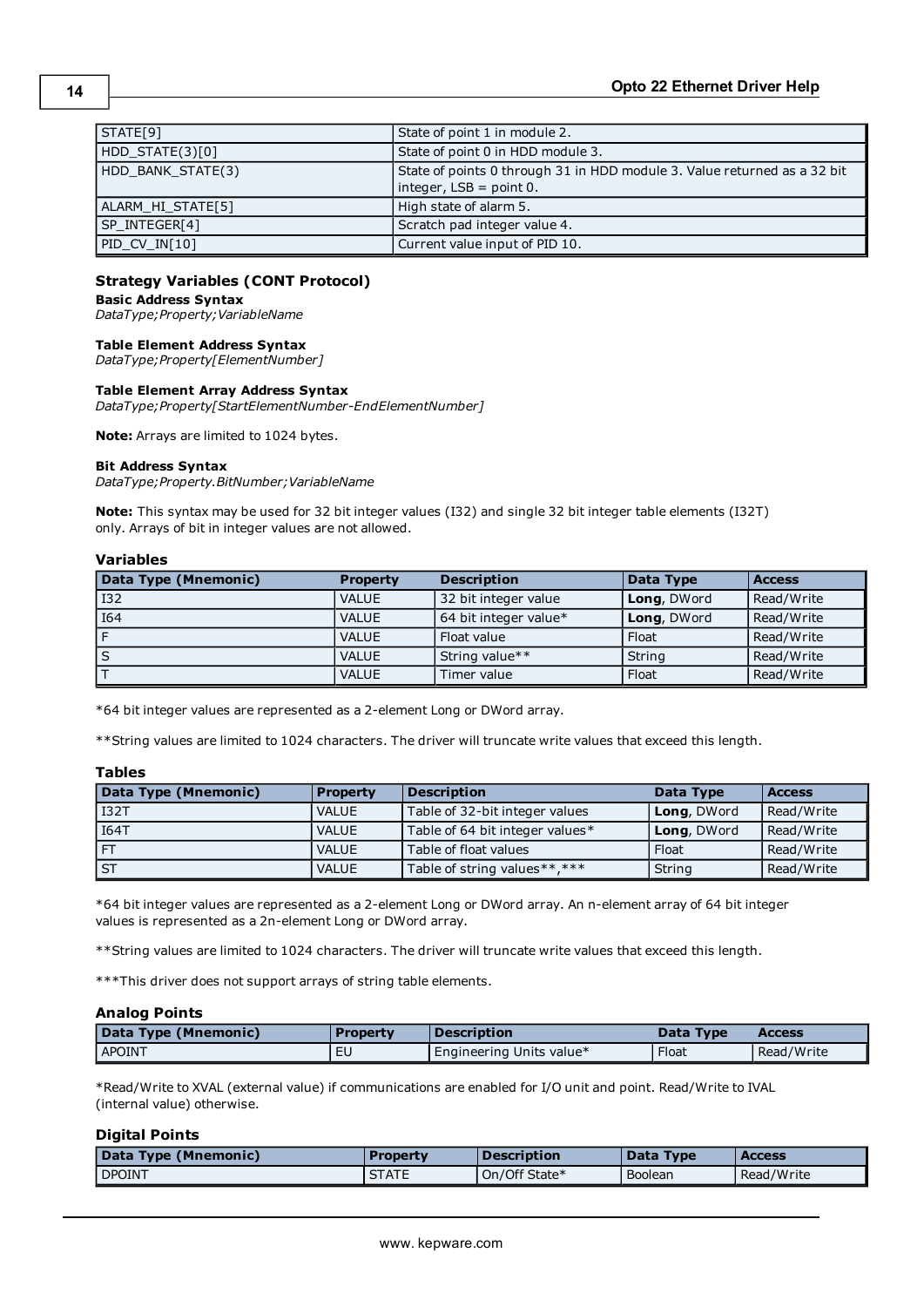\*Read/Write to XVAL (external value) if communications are enabled for I/O unit and point. Read/Write to IVAL (internal value) otherwise.

#### **Pointers**

The driver can read/write data referenced by pointer variables by pre-pending "PTR\_" to the DataType. Pointer tables are not supported. Supported pointer types include the following:

PTR\_I32 PTR\_I64 PTR\_F PTR\_S PTR\_T PTR\_APOINT PTR\_DPOINT

#### **Examples**

| <b>Address</b>                                           | <b>Description</b>                                                                                          |
|----------------------------------------------------------|-------------------------------------------------------------------------------------------------------------|
| [CONT ip tcp:10.10.110.126:22001]F;VALUE;MyFloatVariable | Read/Write value of a floating point variable named<br>"MyFloatVariable." Address includes optional prefix. |
| F; VALUE; MyFloat Variable                               | Read/Write value of a floating point variable named<br>"MyFloatVariable."                                   |
| I32; VALUE; MyInteger Variable                           | Read/Write value of a 32-bit integer variable named<br>"MyIntegerVariable."                                 |
| I32; VALUE.0; MyInteger Variable                         | Read/Write bit 0 (LSB) of 32-bit integer variable named<br>"MyIntegerVariable."                             |
| I32T; VALUE[0]; MyIntegerTable                           | Read/Write value of element 0 of a 32-bit integer table<br>called "MyIntegerTable."                         |
| I32T; VALUE[1].0; MyIntegerTable                         | Read/Write bit 0 of table element 1 value.                                                                  |
| I32T; VALUE[0-3]; MyIntegerTable                         | Read/Write value of table elements 0, 1, 2, and 3.                                                          |
| PTR I32; VALUE; pMyIntegerPointer                        | Read/Write value of 32-bit integer referenced by the<br>pointer variable named "pMyIntegerPointer."         |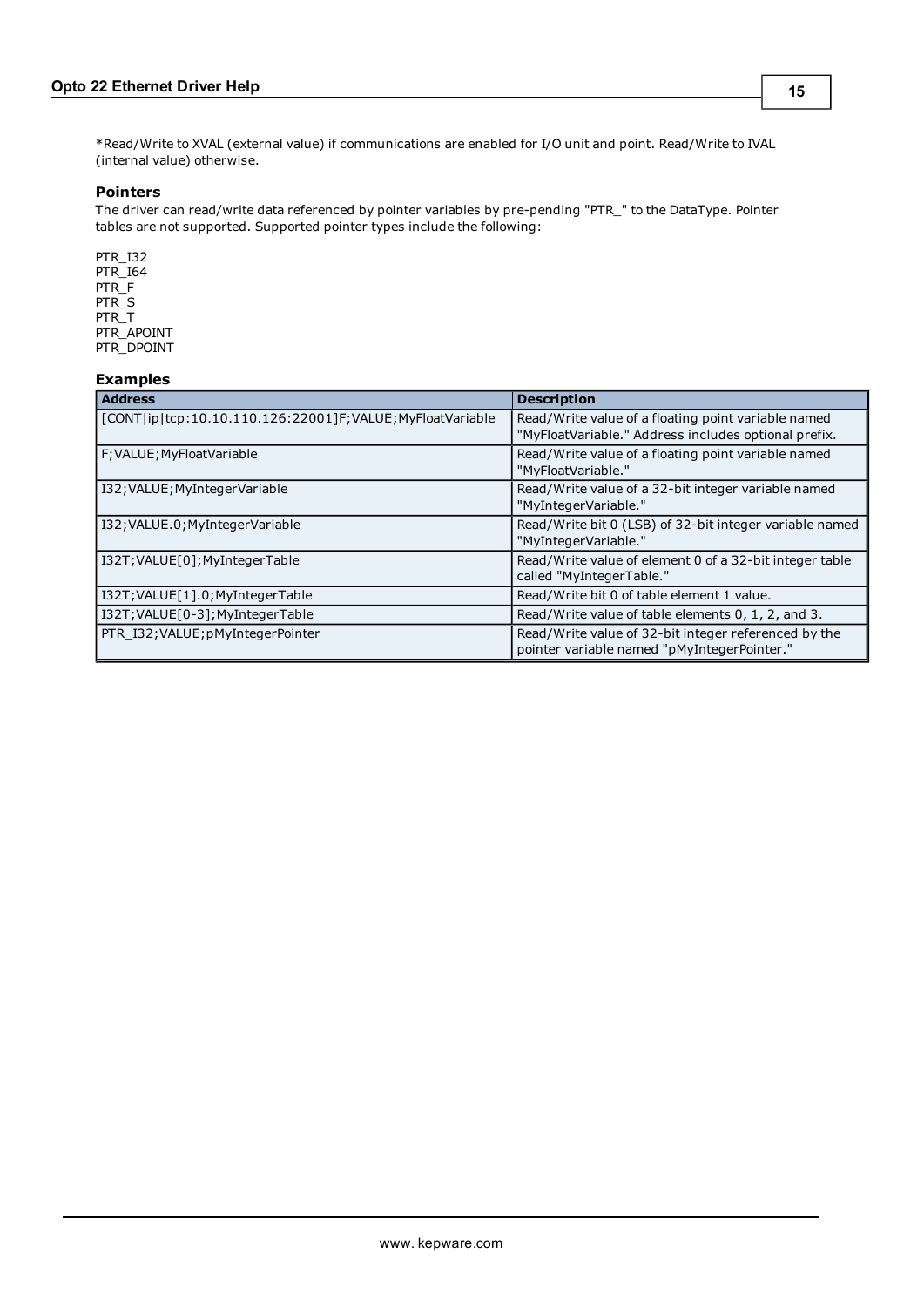# <span id="page-15-0"></span>**Automatic Tag Database Generation**

The Opto 22 Ethernet Driver can import items from a browser database file (\*.bdb). Items must meet the following criteria for import:

- The IP must match the Device ID.
- The item must have supported protocol (MMIO or CONT).
- $\bullet$  The address must be supported.\*
- $\bullet$  The array size must be compatible.\*
- $\bullet$  The data type must be compatible. \*\*
- Read and Clear MMIO addresses are not imported, but can be created manually.

\*For more information, refer to **[Address](#page-9-0) [Descriptions](#page-9-0)**.

\*\*For example, the driver does not support string arrays.

#### **Creating a Browser Database File**

A browser database file can be created from one or more device configuration files using the Opto Browser Configurator tool. Follow the instructions below for directions on how to create a browser database file.

**Note:** The images below are from the Opto Browser Configurator tool, version R8.2a.

1. Start a new project in the **Browser Configurator**.

| <b>Contitled - Opto Browser Configurator</b>                      |                                                   |  |
|-------------------------------------------------------------------|---------------------------------------------------|--|
| Help<br>Server<br>File                                            |                                                   |  |
| ?                                                                 |                                                   |  |
| Sources for Items to Add to the Browser Database                  | Select and Drag Items From Here to the Lower Pane |  |
| ΜĻ                                                                |                                                   |  |
|                                                                   |                                                   |  |
|                                                                   |                                                   |  |
|                                                                   |                                                   |  |
|                                                                   |                                                   |  |
| Items Currently Residing in the Browser Database -- <none></none> |                                                   |  |
|                                                                   |                                                   |  |
| Ready                                                             | <b>NUM</b>                                        |  |

2. Open one or more Browser Item Files created with **PAC Manager** (\*.otg), **PAC Control** (\*.idb), or **Opto-Control** (\*.cdb).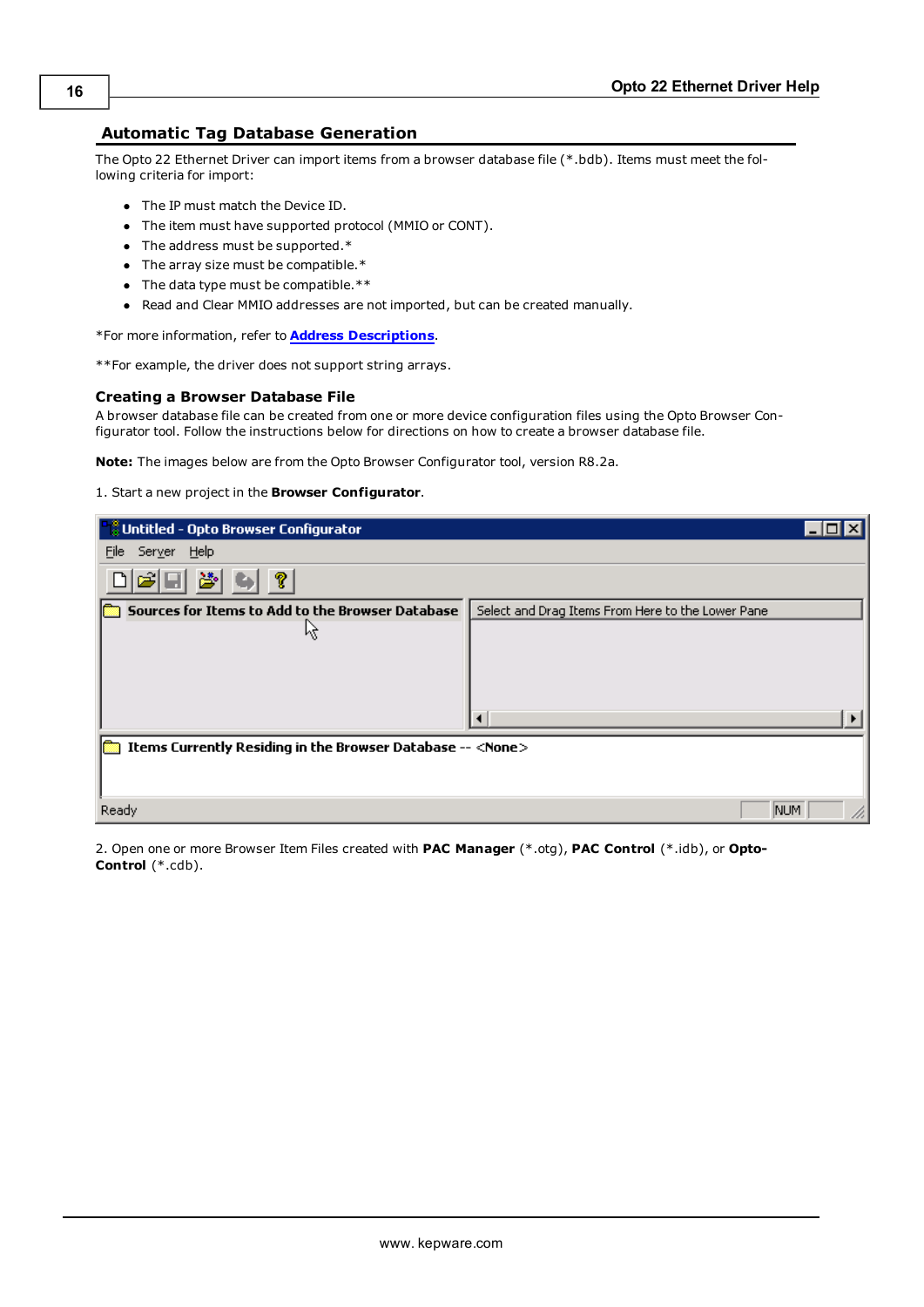|                | Open file(s) that contain Browser Items                       |  |
|----------------|---------------------------------------------------------------|--|
| Look in:       | 4日が囲*<br>Opto22Data                                           |  |
|                | MyControlStrategy.idb                                         |  |
|                |                                                               |  |
|                |                                                               |  |
|                |                                                               |  |
|                |                                                               |  |
| File name:     | MyControlStrategy.idb<br>Open                                 |  |
| Files of type: | Cancel<br>All Compatible File Types (".otg, ".idb, ".cdb)   v |  |

3. If an .idb or .cdb file was opened, the controllers will need to be specified.

| Select A Strategy File And Controller |        |
|---------------------------------------|--------|
| Strategy:                             |        |
| C:\Opto22Data\MyControlStrategy.idb   | Browse |
| Controller:                           |        |
| SNAP PAC                              |        |
|                                       |        |
|                                       |        |
| Cancel<br>OΚ                          |        |
|                                       |        |

4. At this point, the browse items should be visible in the upper-left panel. The right panel will show which specific tags are associated with the browser items selected on the left panel. To include tags in the database, drag and drop them from the right panel to the bottom panel.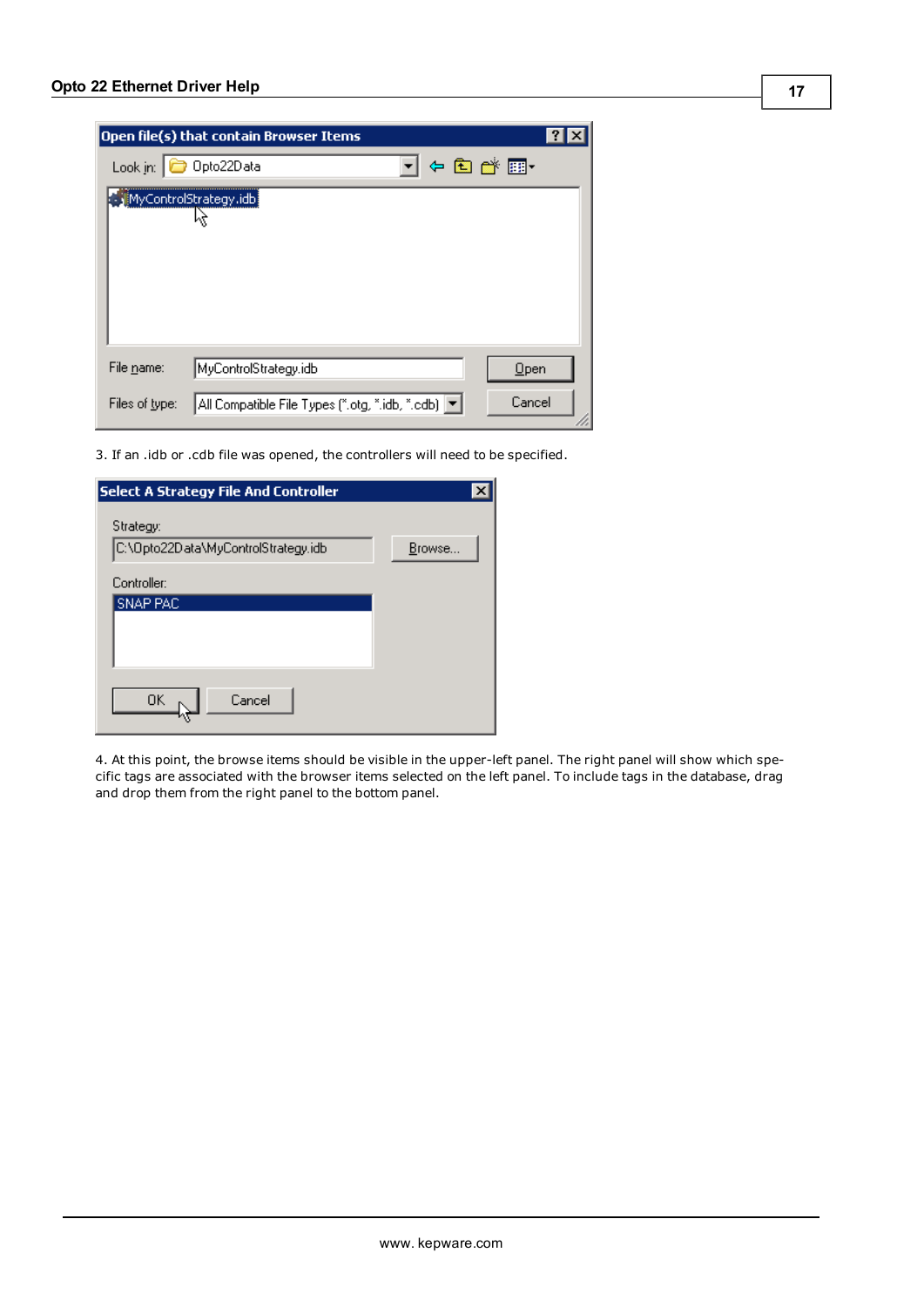

5. If including High Density Digital (HDD) module items, additional information must be specified. Right-click on the item and select **Add to Browser Database…**.

| <b>High Density Digital Point</b> |
|-----------------------------------|
| Tag: HDD_COUNTER_READCLEAR        |
| Module #: $ 0 $<br>(0.15)         |
| Add one point                     |
| Point #: $\boxed{0}$<br>$(0-31)$  |
| Add a range of points             |
| Start #:<br>$(0-30)$              |
| End #:<br>$(1 - 31)$              |
| Cancel<br>OΚ                      |

6. Next, save the browser database.

#### **Importing Browser Items**

The driver can automatically generate tags for items in the browser database file. To do so, follow the instructions below.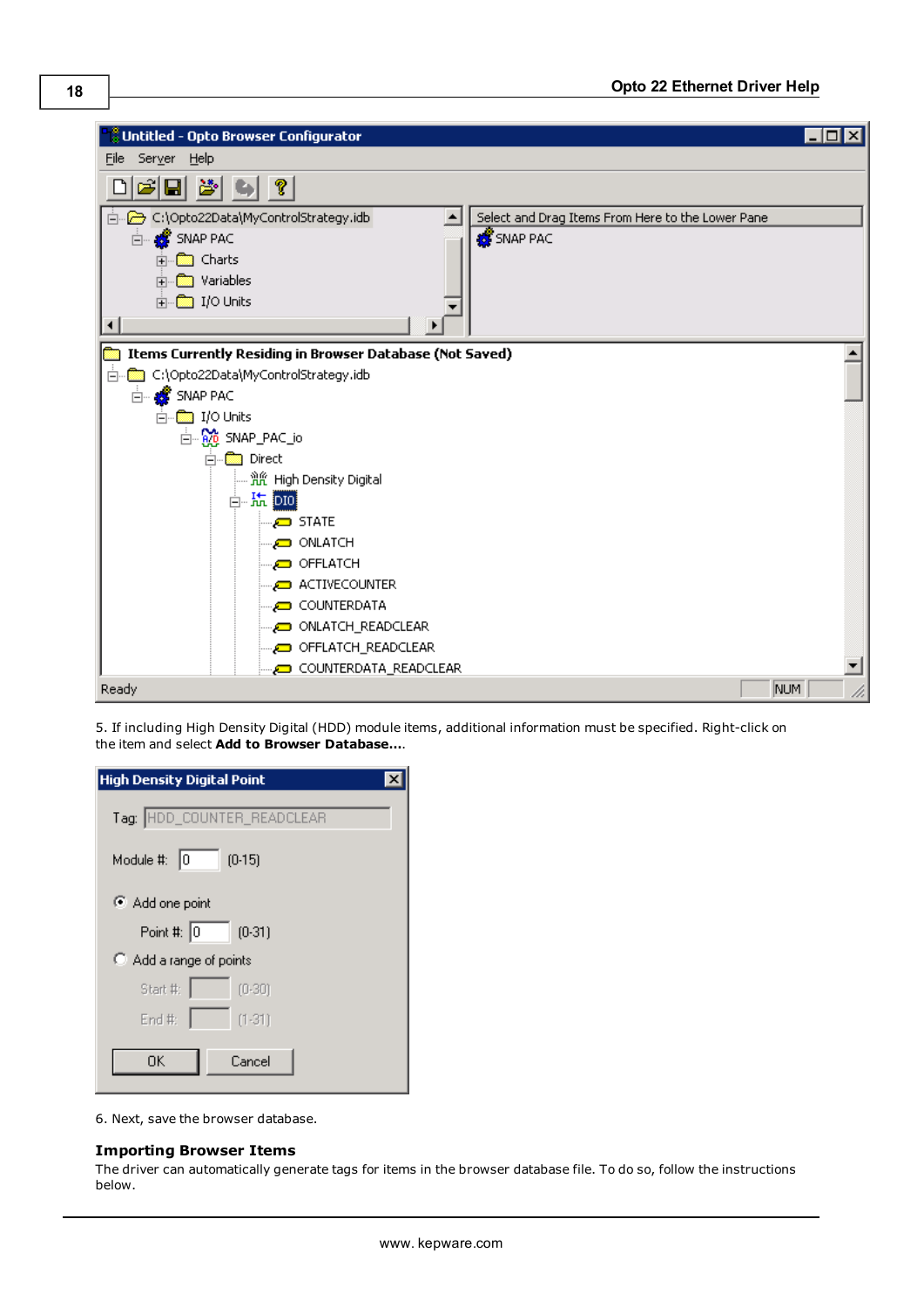1. In the specific device's Device Properties, click on the **Import** tab.

2. Specify the name and path to the database file. Then, click **Apply**.

3. In Device Properties, click on the **Database Creation** tab. The driver can be configured to import these tags every time the driver starts, thus automatically keeping the driver configuration up to date with changes made to the database file. It is, however, usually sufficient to import the tags once by clicking **Auto Create** | **OK**. For more information on database creation options, refer to the OPC Server Help documentation.

4. Once the automatic tag generation feature is triggered, the driver will open the specified browser database file and create a tag for each supported item with location IP addresses that match the driver's Device ID.

**See Also: [Address](#page-9-0) [Descriptions](#page-9-0)**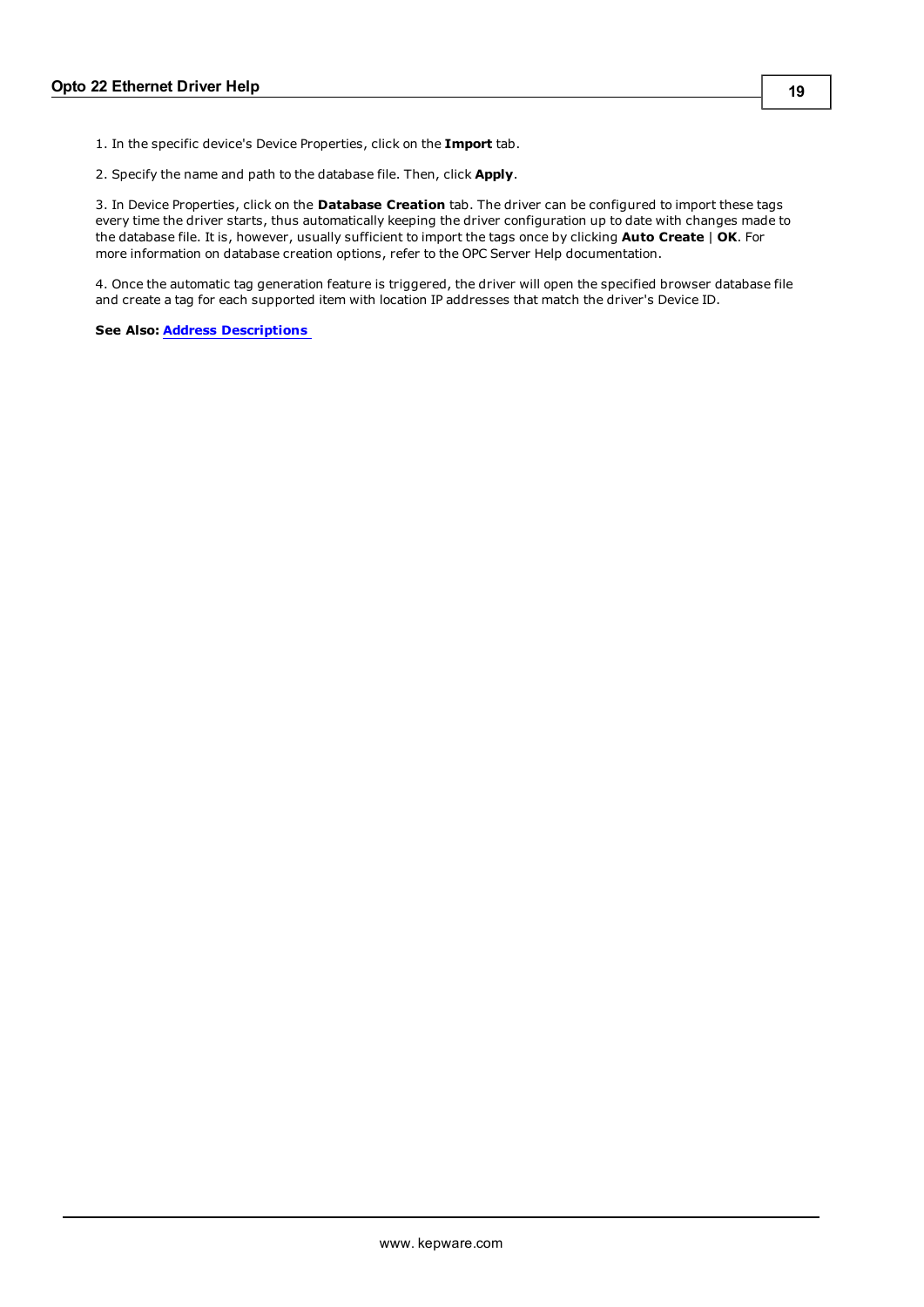# <span id="page-19-0"></span>**Optimizing Your Opto 22 Ethernet Communications**

The Opto 22 Ethernet Driver has been designed to provide the best performance with the least amount of impact on the system's overall performance. While the Opto 22 Ethernet Driver is fast, there are a couple of guidelines that can be used in order to control and optimize the application and gain maximum performance.

This server refers to communications protocols like Opto 22 Ethernet Device as a channel. Each channel defined in the application represents a separate path of execution in the server. Once a channel has been defined, a series of devices must then be defined under that channel. Each of these devices represents a single Ethernet device from which data will be collected. While this approach to defining the application will provide a high level of performance, it won't take full advantage of the Opto 22 Ethernet Driver or the network. An example of how the application may appear when configured using a single channel is shown below.



Each device appears under a single Opto 22 Ethernet Device channel. In this configuration, the driver must move from one device to the next as quickly as possible in order to gather information at an effective rate. As more devices are added or more information is requested from a single device, the overall update rate begins to suffer.

If the Opto 22 Ethernet Driver could only define one single channel, then the example shown above would be the only option available; however, the Opto 22 Ethernet Driver can define up to 256 channels. Using multiple channels distributes the data collection workload by simultaneously issuing multiple requests to the network. An example of how the same application may appear when configured using multiple channels to improve performance is shown below.



Each device has now been defined under its own channel. In this new configuration, a single path of execution is dedicated to the task of gathering data from each device. If the application has 256 or fewer devices, it can be optimized exactly how it is shown here.

The performance will improve even if the application has more than 256 devices. While 256 or fewer devices may be ideal, the application will still benefit from additional channels. Although by spreading the device load across all channels will cause the server to move from device to device again, it can now do so with far less devices to process on a single channel.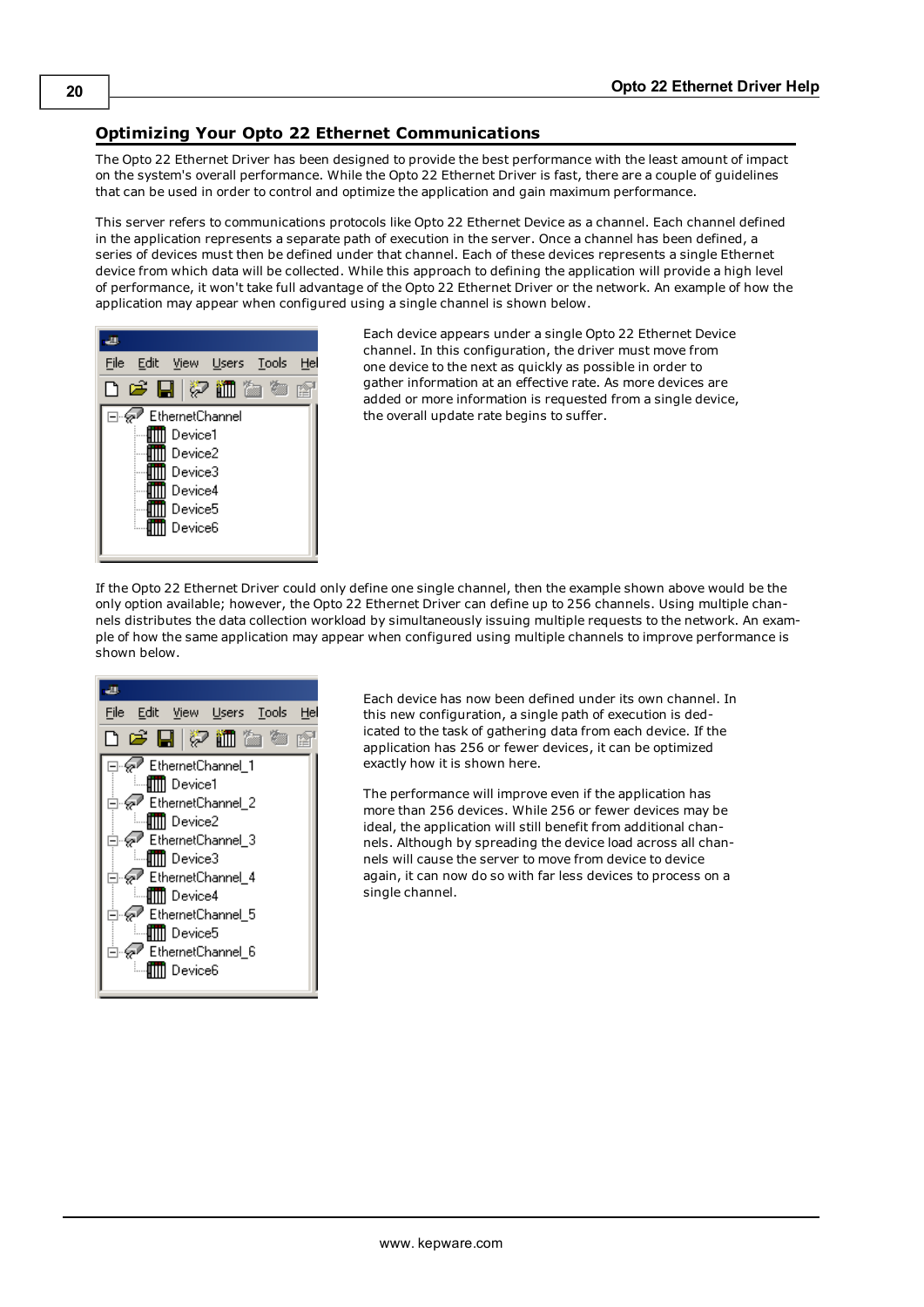# <span id="page-20-0"></span>**Error Descriptions**

The following error/warning messages may be generated. Click on the link for a description of the message.

#### **Address Validation**

**[Missing](#page-20-2) [Address](#page-20-2)**

**[Device's](#page-21-0) [address](#page-21-0) ['<address>'](#page-21-0) [contains](#page-21-0) [a](#page-21-0) [syntax](#page-21-0) [error](#page-21-0) [Address](#page-21-1) ['<address>'](#page-21-1) [is](#page-21-1) [out](#page-21-1) [of](#page-21-1) [range](#page-21-1) [for](#page-21-1) [the](#page-21-1) [specified](#page-21-1) [device](#page-21-1) [or](#page-21-1) [register](#page-21-1) [Device](#page-21-2) [address](#page-21-2) ['<address>'](#page-21-2) [is](#page-21-2) [not](#page-21-2) [supported](#page-21-2) [by](#page-21-2) [model](#page-21-2) ['<model](#page-21-2) [name>'](#page-21-2) [Array](#page-21-3) [support](#page-21-3) [is](#page-21-3) [not](#page-21-3) [available](#page-21-3) [for](#page-21-3) [the](#page-21-3) [specified](#page-21-3) [address:](#page-21-3) ['<address>'](#page-21-3) [Data](#page-21-4) [Type'<type>'](#page-21-4) [is](#page-21-4) [not](#page-21-4) [valid](#page-21-4) [for](#page-21-4) [the](#page-21-4) [device](#page-21-4) [address](#page-21-4) ['<address>](#page-21-4) [Device](#page-22-0) [address](#page-22-0) ['<address>'](#page-22-0) [is](#page-22-0) [Read](#page-22-0) [Only](#page-22-0)** 

#### **Device Status Messages**

**[Device](#page-22-2) ['<channel.device>'](#page-22-2) [not](#page-22-2) [responding](#page-22-2) [to](#page-22-2) [requests](#page-22-2) [on](#page-22-2) [I/O](#page-22-2) [Unit](#page-22-2) [\(MMIO\)](#page-22-2) [port](#page-22-2) [Device](#page-22-3) ['<channel.device>'](#page-22-3) [not](#page-22-3) [responding](#page-22-3) [to](#page-22-3) [requests](#page-22-3) [on](#page-22-3) [Control](#page-22-3) [Engine](#page-22-3) [\(CONT\)](#page-22-3) [port](#page-22-3) [Unable](#page-22-4) [to](#page-22-4) [write](#page-22-4) [to](#page-22-4) ['<address>'](#page-22-4) [on](#page-22-4) [device](#page-22-4) ['<device](#page-22-4) [name>'](#page-22-4)**

#### **Device Specific Messages**

**[Winsock](#page-23-1) [initialization](#page-23-1) [failed](#page-23-1) [\(OS](#page-23-1) [Error](#page-23-1) [=](#page-23-1) [<n>\)](#page-23-1) [Winsock](#page-23-2) [V1.1](#page-23-2) [or](#page-23-2) [higher](#page-23-2) [must](#page-23-2) [be](#page-23-2) [installed](#page-23-2) [to](#page-23-2) [use](#page-23-2) [the](#page-23-2) [Opto](#page-23-2) [22](#page-23-2) [Ethernet](#page-23-2) [Driver](#page-23-2) [Unable](#page-23-3) [to](#page-23-3) [bind](#page-23-3) [to](#page-23-3) [adapter:](#page-23-3) ['<adapter](#page-23-3) [name>'.](#page-23-3) [Connect](#page-23-3) [failed](#page-23-3) [Powerup](#page-24-0) [clear](#page-24-0) [failed](#page-24-0) [for](#page-24-0) [device](#page-24-0) ['<device](#page-24-0) [name>'.](#page-24-0) [<Protocol>](#page-24-0) [response](#page-24-0) [code:](#page-24-0) [<n>](#page-24-0) [Write](#page-24-1) [failed](#page-24-1) [for](#page-24-1) [tag](#page-24-1) ['<tag](#page-24-1) [name>'](#page-24-1) [on](#page-24-1) [device](#page-24-1) ['<device](#page-24-1) [name>'.](#page-24-1) [<Protocol>](#page-24-1) [response](#page-24-1) [code:](#page-24-1) [<n>](#page-24-1) [Read](#page-24-2) [failed](#page-24-2) [for](#page-24-2) [tag](#page-24-2) ['<tag](#page-24-2) [name>'](#page-24-2) [on](#page-24-2) [device](#page-24-2) ['<device](#page-24-2) [name>'.](#page-24-2) [<Protocol>](#page-24-2) [response](#page-24-2) [code:](#page-24-2) [<n>](#page-24-2) [Block](#page-24-3) [read](#page-24-3) [failed](#page-24-3) [for](#page-24-3) [<n>](#page-24-3) [bytes](#page-24-3) [starting](#page-24-3) [at](#page-24-3) [<memory](#page-24-3) [map](#page-24-3) [offset>](#page-24-3) [on](#page-24-3) [device](#page-24-3) ['<device](#page-24-3) [name>'.](#page-24-3) [<Pro](#page-24-3)[tocol>](#page-24-3) [response](#page-24-3) [code:](#page-24-3) [<n>](#page-24-3) [Read](#page-25-0) [failed](#page-25-0) [for](#page-25-0) [tag](#page-25-0) ['<tag](#page-25-0) [name>'](#page-25-0) [on](#page-25-0) [device](#page-25-0) ['<device](#page-25-0) [name>'.](#page-25-0) [Object](#page-25-0) [appears](#page-25-0) [to](#page-25-0) [be](#page-25-0) [invalid](#page-25-0) [in](#page-25-0) [current](#page-25-0) [strategy](#page-25-0) [Read](#page-25-1) [failed](#page-25-1) [for](#page-25-1) [tag](#page-25-1) ['<tag](#page-25-1) [name>'](#page-25-1) [on](#page-25-1) [device](#page-25-1) ['<device](#page-25-1) [name>'.](#page-25-1) [Unexpected](#page-25-1) [CONT](#page-25-1) [data](#page-25-1) [format](#page-25-1) [Read](#page-25-2) [request](#page-25-2) [failed](#page-25-2) [for](#page-25-2) [multiple](#page-25-2) [tags](#page-25-2) [on](#page-25-2) [device](#page-25-2) ['<device](#page-25-2) [name>'.](#page-25-2) [CONT](#page-25-2) [response](#page-25-2) [code:](#page-25-2) [<n>](#page-25-2)**

#### **Import Error Messages**

**[Did](#page-25-4) [not](#page-25-4) [import](#page-25-4) [one](#page-25-4) [or](#page-25-4) [more](#page-25-4) [items](#page-25-4) [with](#page-25-4) [incompatible](#page-25-4) [protocol](#page-25-4) [or](#page-25-4) [IP](#page-25-4) [No](#page-26-0) [compatible](#page-26-0) [items](#page-26-0) [found](#page-26-0) [in](#page-26-0) [import](#page-26-0) [file](#page-26-0) [Did](#page-26-1) [not](#page-26-1) [import](#page-26-1) [item](#page-26-1) ['<address>'](#page-26-1) [at](#page-26-1) [record](#page-26-1) [<record>](#page-26-1) [-](#page-26-1) [arrays](#page-26-1) [not](#page-26-1) [supported](#page-26-1) [for](#page-26-1) [specified](#page-26-1) [address](#page-26-1) [Did](#page-26-2) [not](#page-26-2) [import](#page-26-2) [item](#page-26-2) ['<address>'](#page-26-2) [at](#page-26-2) [record](#page-26-2) [<record>](#page-26-2) [-](#page-26-2) [Read](#page-26-2) [and](#page-26-2) [Clear](#page-26-2) [tags](#page-26-2) [must](#page-26-2) [be](#page-26-2) [manually](#page-26-2) [created](#page-26-2) [Error](#page-27-0) [parsing](#page-27-0) [import](#page-27-0) [file](#page-27-0) [record](#page-27-0) [number](#page-27-0) [n,](#page-27-0) [field](#page-27-0) [f](#page-27-0) [Did](#page-27-1) [not](#page-27-1) [import](#page-27-1) [item](#page-27-1) ['<address>'](#page-27-1) [at](#page-27-1) [record](#page-27-1) [<record>](#page-27-1) [-](#page-27-1) [unsupported](#page-27-1) [array](#page-27-1) [size](#page-27-1)**

#### **Response Codes**

**[MMIO](#page-27-3) [Response](#page-27-3) [Codes](#page-27-3) [CONT](#page-28-0) [Response](#page-28-0) [Codes](#page-28-0)**

# <span id="page-20-1"></span>**Address Validation**

The following error/warning messages may be generated. Click on the link for a description of the message.

#### **Address Validation**

**[Missing](#page-20-2) [Address](#page-20-2) [Device's](#page-21-0) [address](#page-21-0) ['<address>'](#page-21-0) [contains](#page-21-0) [a](#page-21-0) [syntax](#page-21-0) [error](#page-21-0) [Address](#page-21-1) ['<address>'](#page-21-1) [is](#page-21-1) [out](#page-21-1) [of](#page-21-1) [range](#page-21-1) [for](#page-21-1) [the](#page-21-1) [specified](#page-21-1) [device](#page-21-1) [or](#page-21-1) [register](#page-21-1) [Device](#page-21-2) [address](#page-21-2) ['<address>'](#page-21-2) [is](#page-21-2) [not](#page-21-2) [supported](#page-21-2) [by](#page-21-2) [model](#page-21-2) ['<model](#page-21-2) [name>'](#page-21-2) [Array](#page-21-3) [support](#page-21-3) [is](#page-21-3) [not](#page-21-3) [available](#page-21-3) [for](#page-21-3) [the](#page-21-3) [specified](#page-21-3) [address:](#page-21-3) ['<address>'](#page-21-3) [Data](#page-21-4) [Type'<type>'](#page-21-4) [is](#page-21-4) [not](#page-21-4) [valid](#page-21-4) [for](#page-21-4) [the](#page-21-4) [device](#page-21-4) [address](#page-21-4) ['<address>](#page-21-4) [Device](#page-22-0) [address](#page-22-0) ['<address>'](#page-22-0) [is](#page-22-0) [Read](#page-22-0) [Only](#page-22-0)** 

#### <span id="page-20-2"></span>**Missing address**

**Error Type:** Warning

## **Possible Cause:**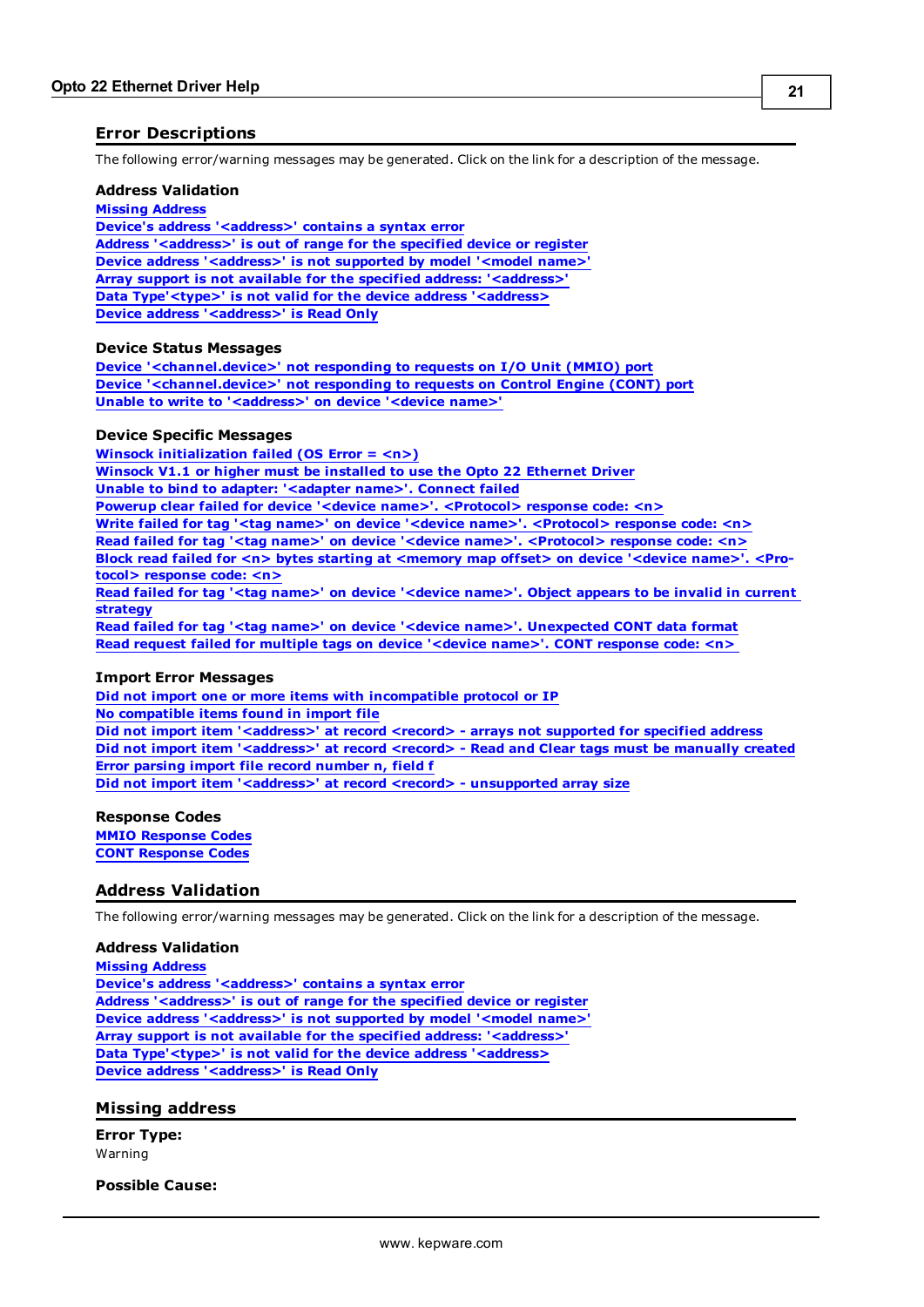A tag address that has been specified dynamically has no length.

#### **Solution:**

<span id="page-21-0"></span>Re-enter the address in the client application.

#### Device address '<address>' contains a syntax error

# **Error Type:**

Warning

#### **Possible Cause:**

A tag address that has been specified dynamically contains one or more invalid characters.

#### **Solution:**

<span id="page-21-1"></span>Re-enter the address in the client application.

# Address '<address>' is out of range for the specified device or register

#### **Error Type:**

Warning

#### **Possible Cause:**

A tag address that has been specified dynamically references a location that is beyond the range of supported locations for the device.

#### **Solution:**

<span id="page-21-2"></span>Verify the address is correct; if it is not, re-enter it in the client application.

## Device address '<address>' is not supported by model '<model name>'

#### **Error Type:**

Warning

## **Possible Cause:**

A tag address that has been specified dynamically references a location that is valid for the communications protocol but not supported by the target device.

#### **Solution:**

Verify the address is correct; if it is not, re-enter it in the client application. Also verify that the selected model name for the device is correct.

#### <span id="page-21-3"></span>**Array support is not available for the specified address: '<address>'**

#### **Error Type:**

Warning

#### **Possible Cause:**

A tag address that has been specified statically contains an array reference for an address type that doesn't support arrays.

#### **Solution:**

<span id="page-21-4"></span>Re-enter the address in the client application to remove the array reference or correct the address type.

#### Data Type '<type>' is not valid for device address '<address>'

# **Error Type:**

Warning

#### **Possible Cause:**

A tag address that has been specified dynamically has been assigned an invalid data type.

#### **Solution:**

Modify the requested data type in the client application.

**22**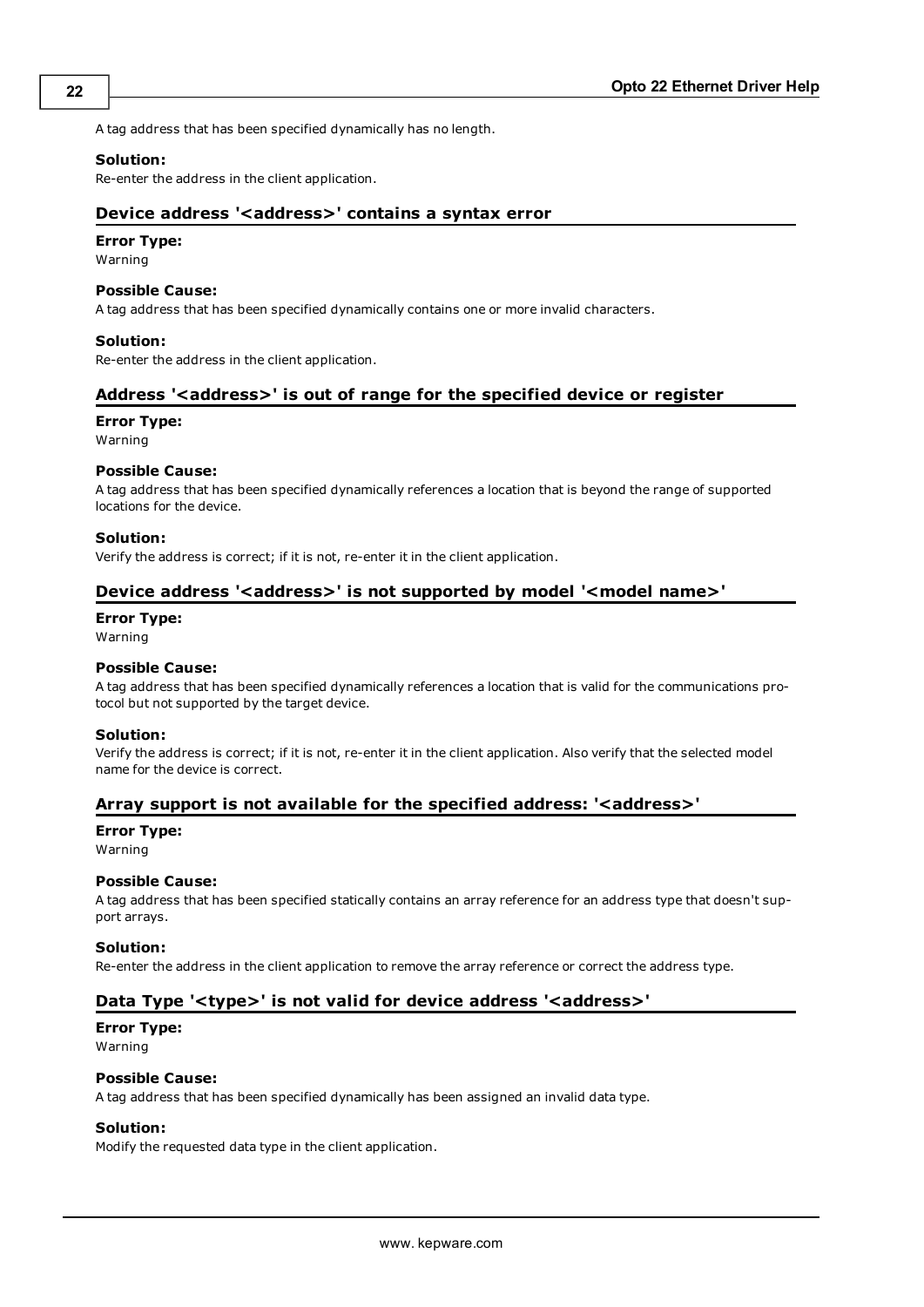# <span id="page-22-0"></span>**Device address '<address>' is Read Only**

# **Error Type:**

Warning

# **Possible Cause:**

A tag address that has been specified dynamically has a requested access mode that is not compatible with what the device supports for that address.

#### **Solution:**

<span id="page-22-1"></span>Change the access mode in the client application.

## **Device Status Messages**

The following error/warning messages may be generated. Click on the link for a description of the message.

#### **Device Status Messages**

**[Device](#page-22-2) ['<channel.device>'](#page-22-2) [not](#page-22-2) [responding](#page-22-2) [to](#page-22-2) [requests](#page-22-2) [on](#page-22-2) [I/O](#page-22-2) [Unit](#page-22-2) [\(MMIO\)](#page-22-2) [port](#page-22-2) [Device](#page-22-3) ['<channel.device>'](#page-22-3) [not](#page-22-3) [responding](#page-22-3) [to](#page-22-3) [requests](#page-22-3) [on](#page-22-3) [Control](#page-22-3) [Engine](#page-22-3) [\(CONT\)](#page-22-3) [port](#page-22-3) [Unable](#page-22-4) [to](#page-22-4) [write](#page-22-4) [to](#page-22-4) ['<address>'](#page-22-4) [on](#page-22-4) [device](#page-22-4) ['<device](#page-22-4) [name>'](#page-22-4)**

#### <span id="page-22-2"></span>**Device '<channel.device>' not responding to requests on I/O Unit (MMIO) port**

#### **Error Type:**

Serious

#### **Possible Cause:**

1. The MMIO port number configured in the device may not match the port configured in the hardware.

2. The device cannot accept any more TCP connections.

#### **Solution:**

1. Verify the port configuration and change as needed.

2. Eliminate other applications and hardware that have made unnecessary TCP connections to the device. Alternatively, configure the driver to UDP.

#### **See Also:**

<span id="page-22-3"></span>**[Communications](#page-4-1) [Parameters](#page-4-1)**

# **Device '<channel.device>' not responding to requests on Control Engine (CONT) port**

#### **Error Type:**

Serious

#### **Possible Cause:**

The CONT port number configured in the device may not match the port configured in the hardware.

#### **Solution:**

Verify the port configuration and change as needed.

## **See Also: [Communications](#page-4-1) [Parameters](#page-4-1)**

# <span id="page-22-4"></span>Unable to write to '<address>' on device '<device>'

# **Error Type:**

Serious

# **Possible Cause:**

- 1. The network connection between the device and the host PC is broken.
- 2. The communications parameters configured for the device and driver do not match.

# **Solution:**

1. Verify the cabling between the PC and the PLC device.

2. Verify that the specified communications parameters match those of the device.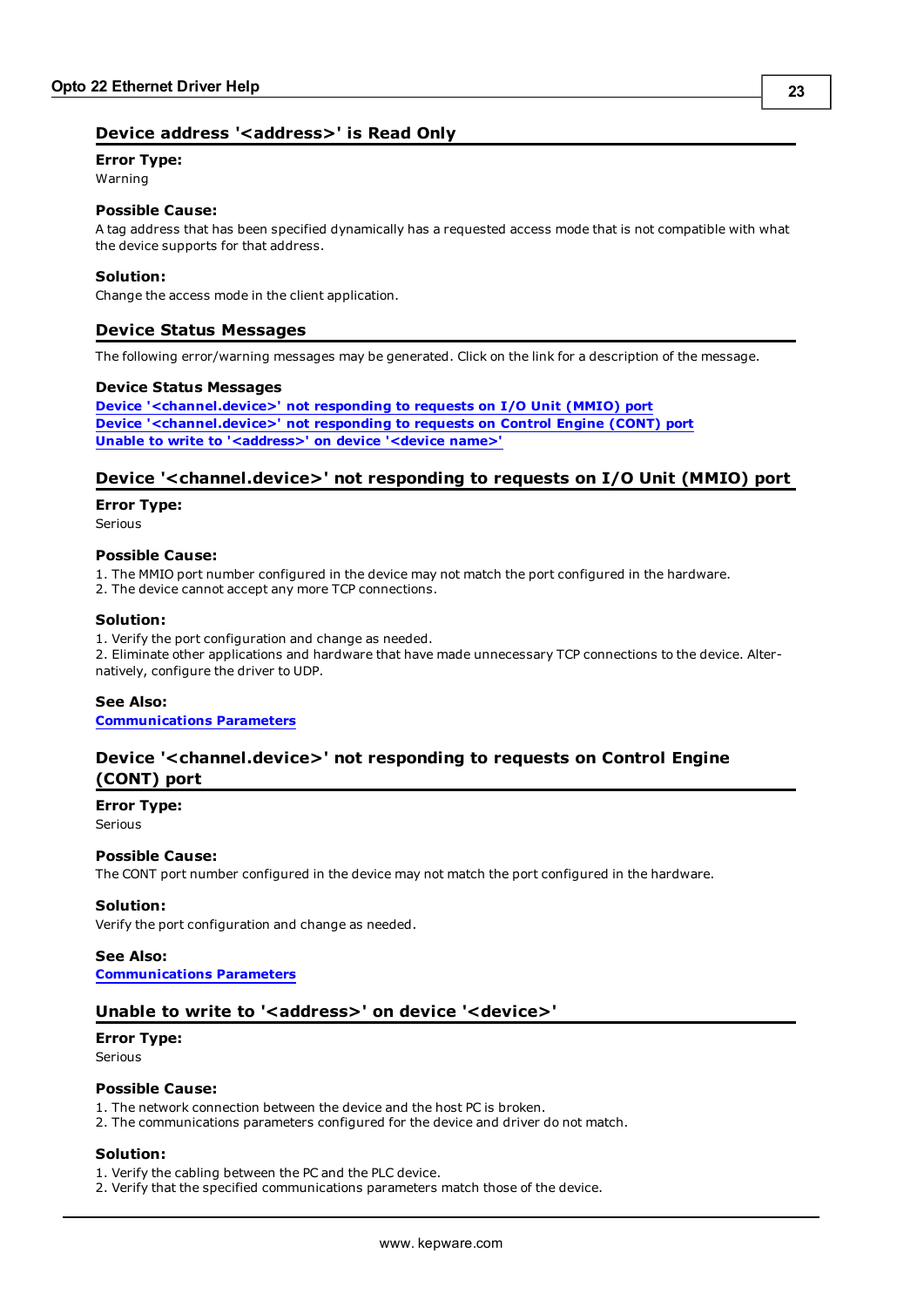# <span id="page-23-0"></span>**Device Specific Messages**

The following error/warning messages may be generated. Click on the link for a description of the message.

#### **Device Specific Messages**

**[Winsock](#page-23-1) [initialization](#page-23-1) [failed](#page-23-1) [\(OS](#page-23-1) [Error](#page-23-1) [=](#page-23-1) [<n>\)](#page-23-1)**

**[Winsock](#page-23-2) [V1.1](#page-23-2) [or](#page-23-2) [higher](#page-23-2) [must](#page-23-2) [be](#page-23-2) [installed](#page-23-2) [to](#page-23-2) [use](#page-23-2) [the](#page-23-2) [Opto](#page-23-2) [22](#page-23-2) [Ethernet](#page-23-2) [Driver](#page-23-2)**

**[Unable](#page-23-3) [to](#page-23-3) [bind](#page-23-3) [to](#page-23-3) [adapter:](#page-23-3) ['<adapter](#page-23-3) [name>'.](#page-23-3) [Connect](#page-23-3) [failed](#page-23-3)**

**[Powerup](#page-24-0) [clear](#page-24-0) [failed](#page-24-0) [for](#page-24-0) [device](#page-24-0) ['<device](#page-24-0) [name>'.](#page-24-0) [<Protocol>](#page-24-0) [response](#page-24-0) [code:](#page-24-0) [<n>](#page-24-0)**

**[Write](#page-24-1) [failed](#page-24-1) [for](#page-24-1) [tag](#page-24-1) ['<tag](#page-24-1) [name>'](#page-24-1) [on](#page-24-1) [device](#page-24-1) ['<device](#page-24-1) [name>'.](#page-24-1) [<Protocol>](#page-24-1) [response](#page-24-1) [code:](#page-24-1) [<n>](#page-24-1)**

**[Read](#page-24-2) [failed](#page-24-2) [for](#page-24-2) [tag](#page-24-2) ['<tag](#page-24-2) [name>'](#page-24-2) [on](#page-24-2) [device](#page-24-2) ['<device](#page-24-2) [name>'.](#page-24-2) [<Protocol>](#page-24-2) [response](#page-24-2) [code:](#page-24-2) [<n>](#page-24-2)**

**[Block](#page-24-3) [read](#page-24-3) [failed](#page-24-3) [for](#page-24-3) [<n>](#page-24-3) [bytes](#page-24-3) [starting](#page-24-3) [at](#page-24-3) [<memory](#page-24-3) [map](#page-24-3) [offset>](#page-24-3) [on](#page-24-3) [device](#page-24-3) ['<device](#page-24-3) [name>'.](#page-24-3) [<Pro](#page-24-3)[tocol>](#page-24-3) [response](#page-24-3) [code:](#page-24-3) [<n>](#page-24-3)**

**[Read](#page-25-0) [failed](#page-25-0) [for](#page-25-0) [tag](#page-25-0) ['<tag](#page-25-0) [name>'](#page-25-0) [on](#page-25-0) [device](#page-25-0) ['<device](#page-25-0) [name>'.](#page-25-0) [Object](#page-25-0) [appears](#page-25-0) [to](#page-25-0) [be](#page-25-0) [invalid](#page-25-0) [in](#page-25-0) [current](#page-25-0) [strategy](#page-25-0)**

**[Read](#page-25-1) [failed](#page-25-1) [for](#page-25-1) [tag](#page-25-1) ['<tag](#page-25-1) [name>'](#page-25-1) [on](#page-25-1) [device](#page-25-1) ['<device](#page-25-1) [name>'.](#page-25-1) [Unexpected](#page-25-1) [CONT](#page-25-1) [data](#page-25-1) [format](#page-25-1) [Read](#page-25-2) [request](#page-25-2) [failed](#page-25-2) [for](#page-25-2) [multiple](#page-25-2) [tags](#page-25-2) [on](#page-25-2) [device](#page-25-2) ['<device](#page-25-2) [name>'.](#page-25-2) [CONT](#page-25-2) [response](#page-25-2) [code:](#page-25-2) [<n>](#page-25-2)**

## <span id="page-23-1"></span>**Winsock initialization failed (OS Error = <n>)**

#### **Error Type:**

Fatal

| <b>OS Error</b> | <b>Indication</b>                                                                                      | <b>Possible Solution</b>                                                               |
|-----------------|--------------------------------------------------------------------------------------------------------|----------------------------------------------------------------------------------------|
| 10091           | Indicates that the underlying network<br>subsystem is not ready for network<br>communications.         | Wait a few seconds and restart<br>the driver.                                          |
| 10067           | Limit on the number of tasks supported<br>by the Windows Sockets imple-<br>mentation has been reached. | Close one or more applications<br>that may be using Winsock and<br>restart the driver. |

# <span id="page-23-2"></span>**Winsock V1.1 or higher must be installed to use the Opto 22 Ethernet device driver**

#### **Error Type:**

Fatal

#### **Possible Cause:**

The version number of the Winsock DLL found on the system is less than 1.1.

#### **Solution:**

<span id="page-23-3"></span>Upgrade Winsock to version 1.1 or higher.

# Unable to bind to adapter: '<adapter name>'. Connect failed

#### **Error Type:**

Fatal

#### **Possible Cause:**

The driver was unable to bind to the specified network adapter, which is necessary for communications with the device.

#### **Reasons:**

- 1. Adapter is disabled or no longer exists.
- 2. Network system failure, such as Winsock or network adapter failure.
- 3. No more available ports.

#### **Solution:**

1. Check the Channel Properties | Network Interface | Network Adapter list in the Communications Server application for network adapters available on the system. If '<adapter>' is not in this list, steps should be taken to make it available to the system. This includes but is not limited to: verifying that the network connection is enabled and connected in the PC's Network Connections.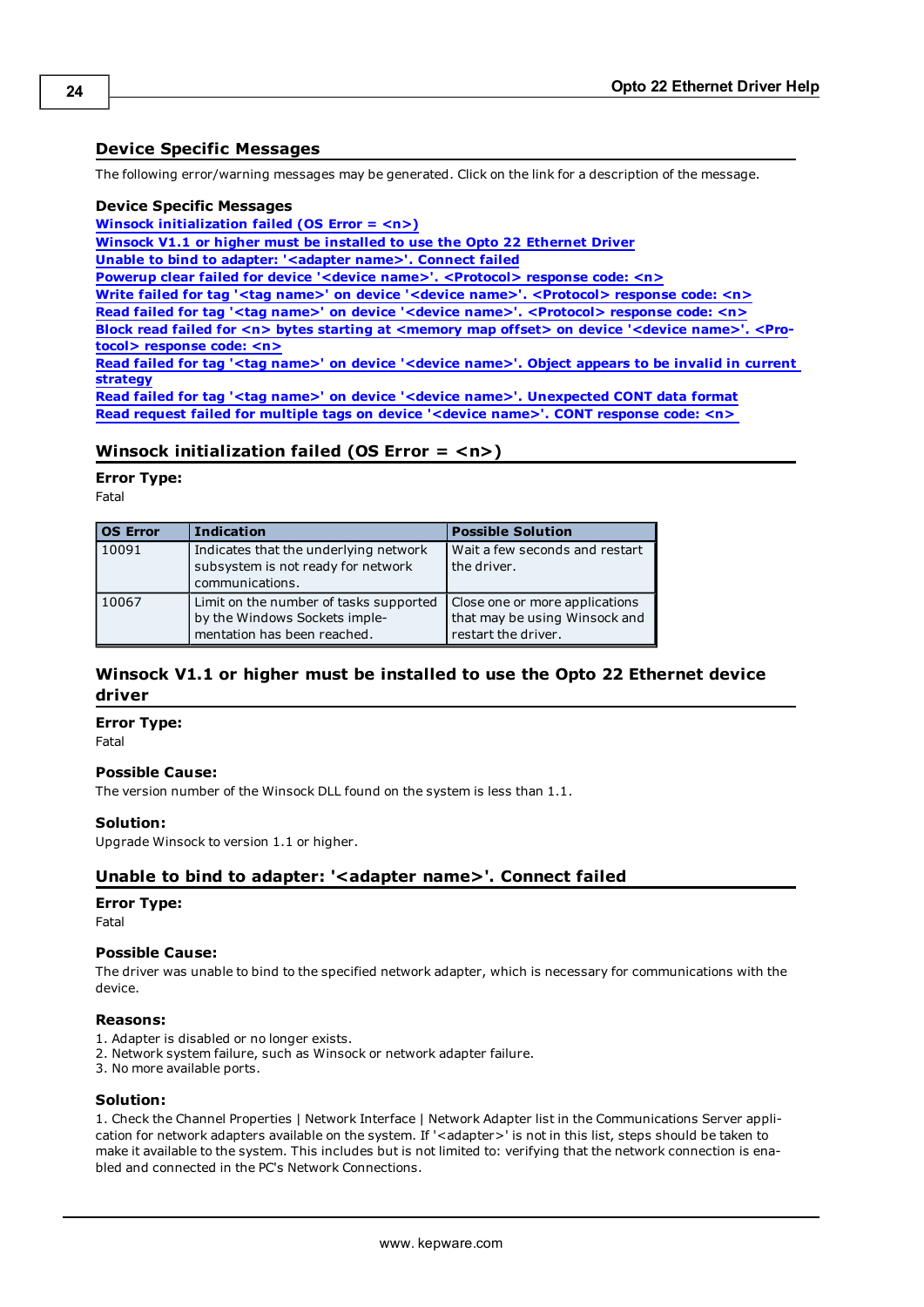2. Determine how many channels are using the same '<adapter>' in the communications server application. Reduce this number so that only one channel is referencing '<adapter>'. If the error still occurs, check to see if other applications are using that adapter and shut down those applications

# <span id="page-24-0"></span>**Powerup clear failed for device'<device name>'. <Protocol> response code: <n>**

# **Error Type:**

# Serious

# **Possible Cause:**

The device was restarted and requires the driver to send a "Powerup Clear' message before data access is permitted.

#### **Solution:**

The problem may correct itself as the driver issues new requests. Additional actions will depend on the reported error code. Refer to the response code for the specific reason of failure.

#### **Note:**

<span id="page-24-1"></span>If the Protocol is MMIO, refer to **[MMIO](#page-27-3) [Response](#page-27-3) [Codes](#page-27-3)**. If Protocol is CONT, refer to **[CONT](#page-28-0) [Response](#page-28-0) [Codes](#page-28-0)**.

## **Write failed for tag '<tag name>' on device '<device name>'. <Protocol> response code: <n>**

#### **Error Type:**

Warning

#### **Possible Cause:**

The device rejected a write request. Refer to the response code for the specific reason why.

#### **Solution:**

The problem may correct itself as the driver issues new requests. Additional actions will depend on reported error code.

#### **Note:**

<span id="page-24-2"></span>If Protocol is MMIO, see **[MMIO](#page-27-3) [Response](#page-27-3) [Codes](#page-27-3)**. If Protocol is CONT, see **[CONT](#page-28-0) [Response](#page-28-0) [Codes](#page-28-0)**.

## **Read failed for tag '<tag name>' on device '<device name>'. <Protocol> response code: <n>**

#### **Error Type:**

Warning

#### **Possible Cause:**

The device rejected a read request for a single tag. Refer to the response code for the specific reason why.

#### **Solution:**

The problem may correct itself as the driver issues new requests. Additional actions will depend on reported error code.

#### **Note:**

<span id="page-24-3"></span>If Protocol is MMIO, see **[MMIO](#page-27-3) [Response](#page-27-3) [Codes](#page-27-3)**. If Protocol is CONT, see **[CONT](#page-28-0) [Response](#page-28-0) [Codes](#page-28-0)**.

## **Block read failed for <n> bytes starting at <memory map offset> on device '<device name>'. <Protocol> response code: <n>**

# **Error Type:**

Warning

#### **Possible Cause:**

The device rejected a read request for a block of data that would update multiple tags. Refer to the response code for the specific reason why.

## **Solution:**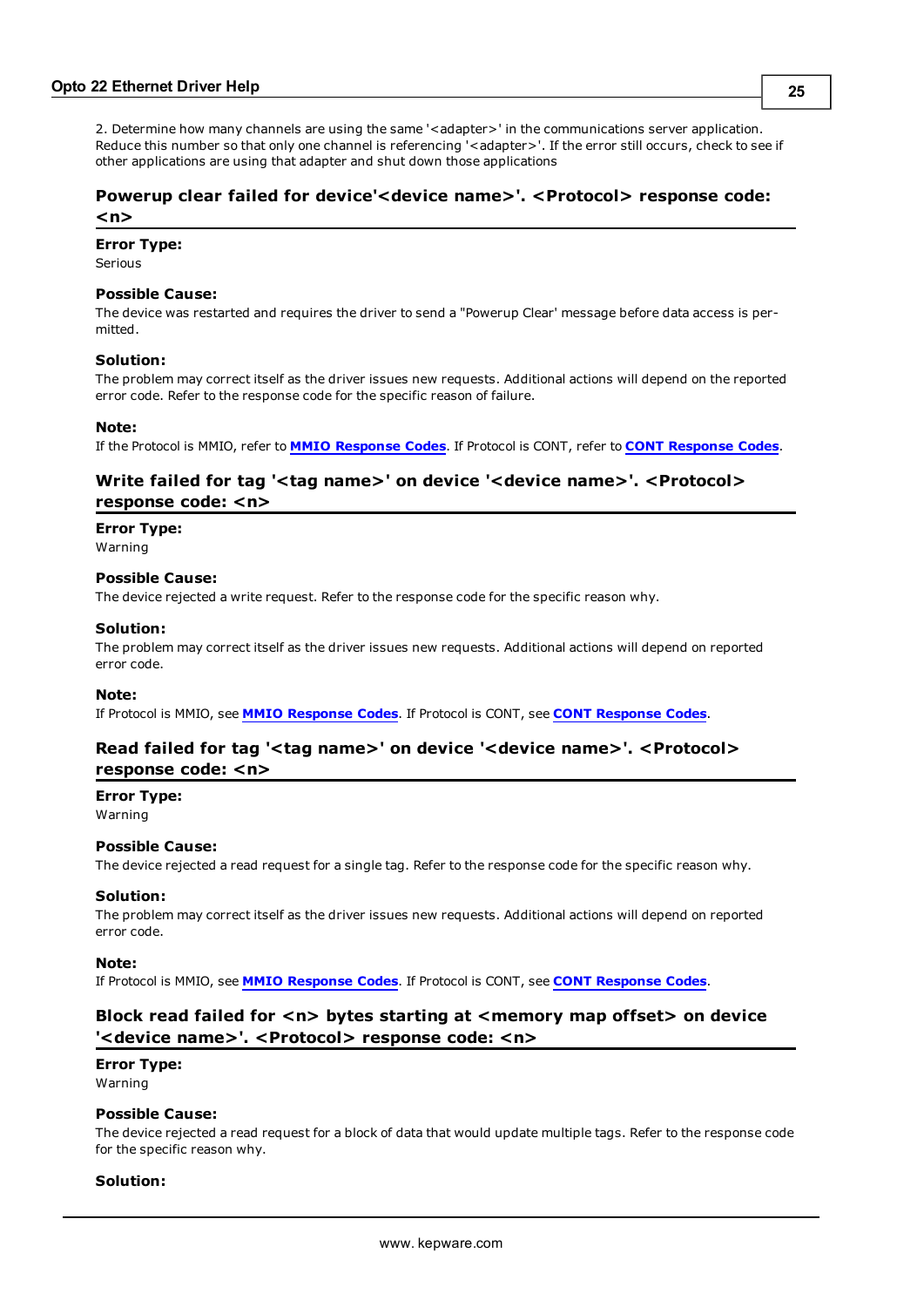The problem may correct itself as the driver issues new requests. Additional actions will depend on reported error code.

#### **Note:**

<span id="page-25-0"></span>If Protocol is MMIO, see **[MMIO](#page-27-3) [Response](#page-27-3) [Codes](#page-27-3)**. If Protocol is CONT, see **[CONT](#page-28-0) [Response](#page-28-0) [Codes](#page-28-0)**.

# **Read failed for tag '<tag name>' on device '<device name>'. Object appears to be invalid in current strategy**

#### **Error Type:**

Warning

## **Possible Cause:**

The tag addresses a strategy variable that is not defined in the device control strategy.

#### **Solution:**

1. Correct the address or remove the tag.

<span id="page-25-1"></span>2. Define a new strategy variable.

# **Read failed for tag '<tag name>' on device '<device name>'. Unexpected CONT data format**

#### **Error Type:**

Serious

#### **Possible Cause:**

The driver received a response to a strategy variable Read or Write that did not have the expected length or format.

#### **Solution:**

<span id="page-25-2"></span>Contact Technical Support.

# **Read request failed for multiple tags on device '<device name>'. CONT response code: <n>**

#### **Error Type:**

Warning

#### **Possible Cause:**

The device rejected a read request for multiple tags that address strategy variables. Refer to the response code for specific reason why.

#### **Solution:**

The problem may correct itself as the driver issues new requests. Additional actions will depend on the reported error code.

### **See Also:**

<span id="page-25-3"></span>**[CONT](#page-28-0) [Response](#page-28-0) [Codes](#page-28-0)**

#### **Import Error Messages**

The following error/warning messages may be generated. Click on the link for a description of the message.

#### **Import Error Messages**

**[Did](#page-25-4) [not](#page-25-4) [import](#page-25-4) [one](#page-25-4) [or](#page-25-4) [more](#page-25-4) [items](#page-25-4) [with](#page-25-4) [incompatible](#page-25-4) [protocol](#page-25-4) [or](#page-25-4) [IP](#page-25-4) [No](#page-26-0) [compatible](#page-26-0) [items](#page-26-0) [found](#page-26-0) [in](#page-26-0) [import](#page-26-0) [file](#page-26-0) [Did](#page-26-1) [not](#page-26-1) [import](#page-26-1) [item](#page-26-1) ['<address>'](#page-26-1) [at](#page-26-1) [record](#page-26-1) [<record>](#page-26-1) [-](#page-26-1) [arrays](#page-26-1) [not](#page-26-1) [supported](#page-26-1) [for](#page-26-1) [specified](#page-26-1) [address](#page-26-1) [Did](#page-26-2) [not](#page-26-2) [import](#page-26-2) [item](#page-26-2) ['<address>'](#page-26-2) [at](#page-26-2) [record](#page-26-2) [<record>](#page-26-2) [-](#page-26-2) [Read](#page-26-2) [and](#page-26-2) [Clear](#page-26-2) [tags](#page-26-2) [must](#page-26-2) [be](#page-26-2) [manually](#page-26-2) [created](#page-26-2) [Error](#page-27-0) [parsing](#page-27-0) [import](#page-27-0) [file](#page-27-0) [record](#page-27-0) [number](#page-27-0) [n,](#page-27-0) [field](#page-27-0) [f](#page-27-0) [Did](#page-27-1) [not](#page-27-1) [import](#page-27-1) [item](#page-27-1) ['<address>'](#page-27-1) [at](#page-27-1) [record](#page-27-1) [<record>](#page-27-1) [-](#page-27-1) [unsupported](#page-27-1) [array](#page-27-1) [size](#page-27-1)**

#### <span id="page-25-4"></span>**Did not import one or more items with incompatible protocol or IP**

#### **Error Type:**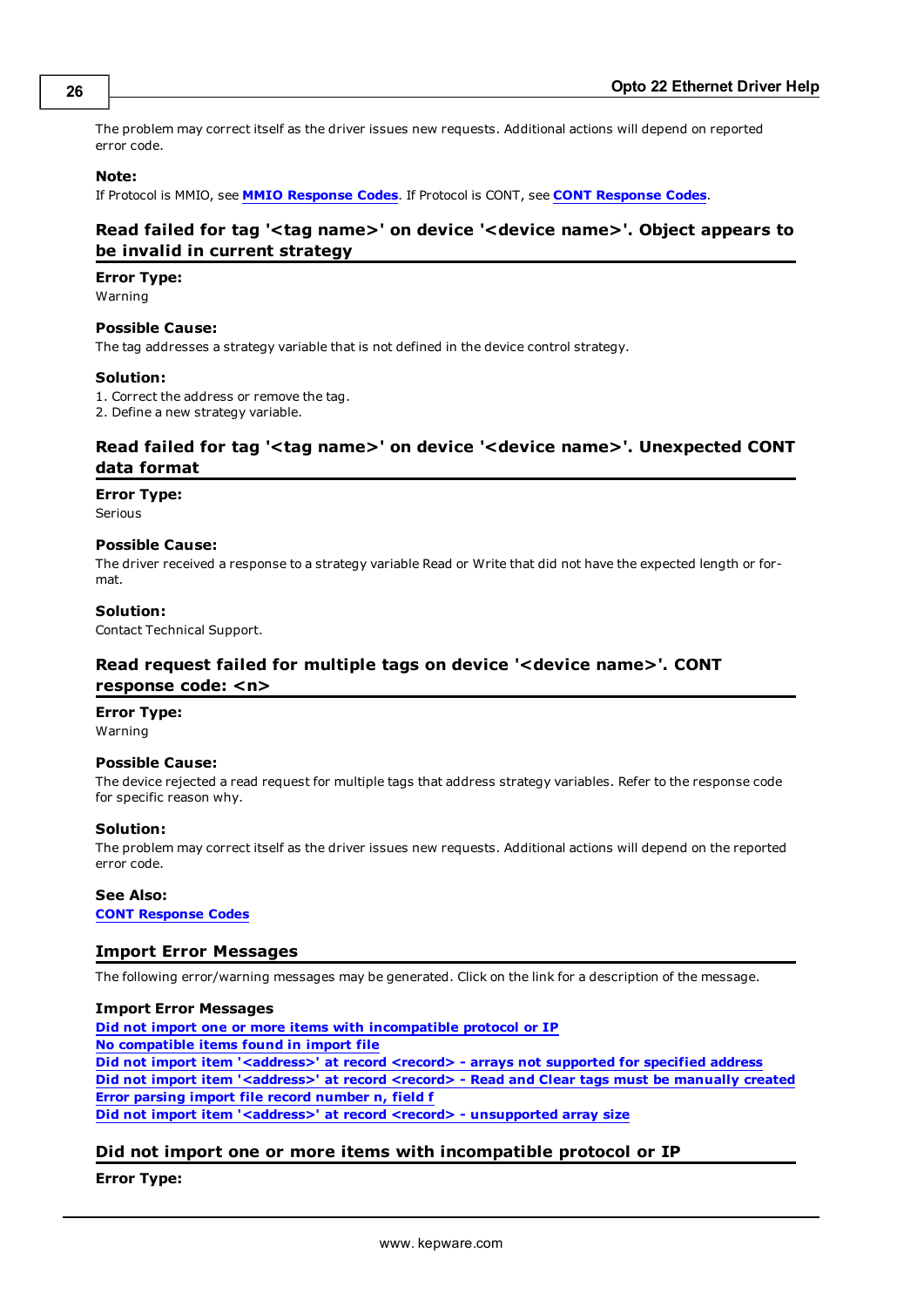Warning

#### **Possible Cause:**

- 1. The import file contained items for a device with an IP other than that configured for the Device ID.
- 2. The import file contained items for a protocol that is not supported by this driver.

#### **Solution:**

This driver will only import those items with a matching IP address. Make sure the IP specified as the Device ID matches the desired items in the import file.

#### **Note:**

It is possible for bdb files to contain data for more than one device. In these cases, it is normal for the driver to log this message.

### **See Also:**

<span id="page-26-0"></span>**[Device](#page-4-0) [Setup](#page-4-0)**

#### **No compatible items found in import file**

#### **Error Type:**

Warning

#### **Possible Cause:**

An item must meet the following criteria for import:

- 1. The IP must match the Device ID.
- 2. The item must have supported protocol (MMIO or CONT).
- 3. The address must be supported.
- 4. The array size must be compatible.
- 5. The data type must be compatible.
- 6. Read and Clear MMIO addresses are not imported, but can be created manually.

#### **Solution:**

Check each of the import criteria above.

#### **Note:**

The most common reason when tags are not imported is an IP mismatch.

**See Also:**

**[Address](#page-9-0) [Descriptions](#page-9-0) [Automatic](#page-15-0) [Tag](#page-15-0) [Database](#page-15-0) [Generation](#page-15-0)**

# <span id="page-26-1"></span>Did not import item '<address>' at record <record> - arrays not supported for **specified address**

# **Error Type:**

Warning

#### **Possible Cause:**

The driver does not support arrays for certain types (such as strings).

#### **Solution:**

Create tags for individual array elements. For example, although the driver would not allow an array of CONT string table elements, individual tags for each table element are permitted.

# <span id="page-26-2"></span>Did not import item '<address>' at record <record> - Read and Clear tags **must be manually created**

# **Error Type:**

Warning

#### **Possible Cause:**

The driver will not import Read and Clear MMIO items since they must be used cautiously and must not be set active in OPC clients. These include the following: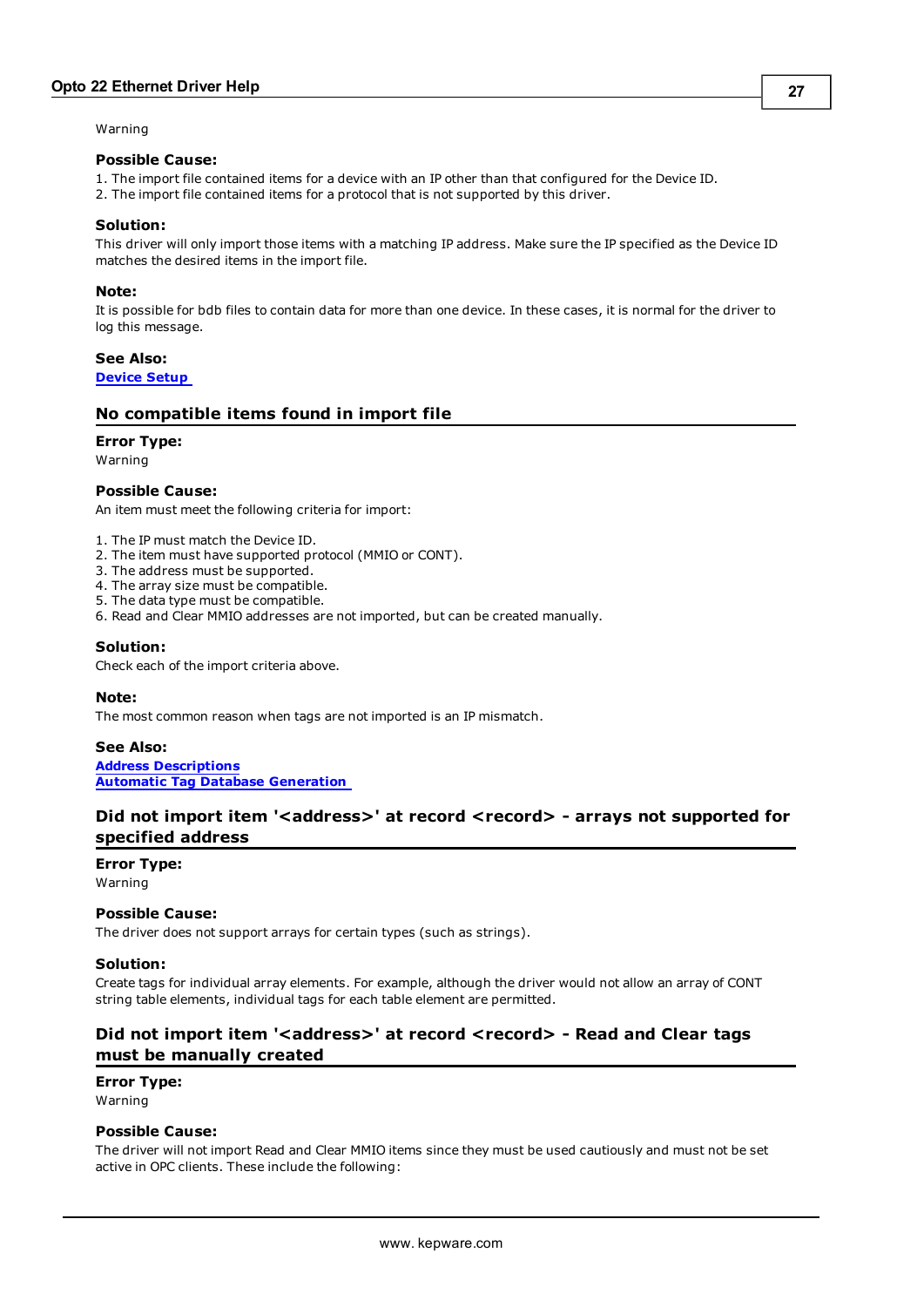MIN\_READCLEAR MAX\_READCLEAR MIN\_READCLAR\_4096 MAX\_READCLEAR\_4096 ONLATCH\_READCLEAR OFFLATCH\_READCLEAR COUNTERDATA\_READCLEAR HDD\_COUNTER\_READCLEAR

# **Solution:**

<span id="page-27-0"></span>Tags for these addresses may be created manually.

#### **Error parsing import file record number n, field f**

#### **Error Type:**

Warning

#### **Possible Cause:**

- 1. The import file may have been modified and an invalid entry was created.
- 2. The import file format may have changed since the driver was created.

#### **Solution:**

1. Correct or recreate the import file.

<span id="page-27-1"></span>2. Contact Technical Support.

## Did not import item '<address>' at record <record> - unsupported array size

#### **Error Type:**

Warning

#### **Possible Cause:**

The driver does not support arrays larger than 1024 bytes.

#### **Solution:**

<span id="page-27-2"></span>Create multiple arrays that are smaller in size.

## **Response Codes**

For more information on a specific type of Response Code, click a link from the list below.

#### **[MMIO](#page-27-3) [Response](#page-27-3) [Codes](#page-27-3) [CONT](#page-28-0) [Response](#page-28-0) [Codes](#page-28-0)**

# <span id="page-27-3"></span>**MMIO Response Codes**

| Code           | <b>Meaning</b>                                                |
|----------------|---------------------------------------------------------------|
| 1              | Undefined command                                             |
| 2              | Invalid point type                                            |
| 3              | Invalid float value                                           |
| $\overline{4}$ | Powerup Clear expected                                        |
| 5              | Invalid memory address or invalid data for the memory address |
| 6              | Invalid command length                                        |
| $\overline{7}$ | Reserved                                                      |
| 8              | Busy                                                          |
| 9              | Cannot erase flash                                            |
| 10             | Cannot program flash                                          |
| 11             | Downloaded images too small                                   |
| 12             | Image CRC mismatch                                            |
| 13             | Image length mismatch                                         |
| 14             | Feature is not yet implemented                                |
| 15             | Communications watchdog timeout                               |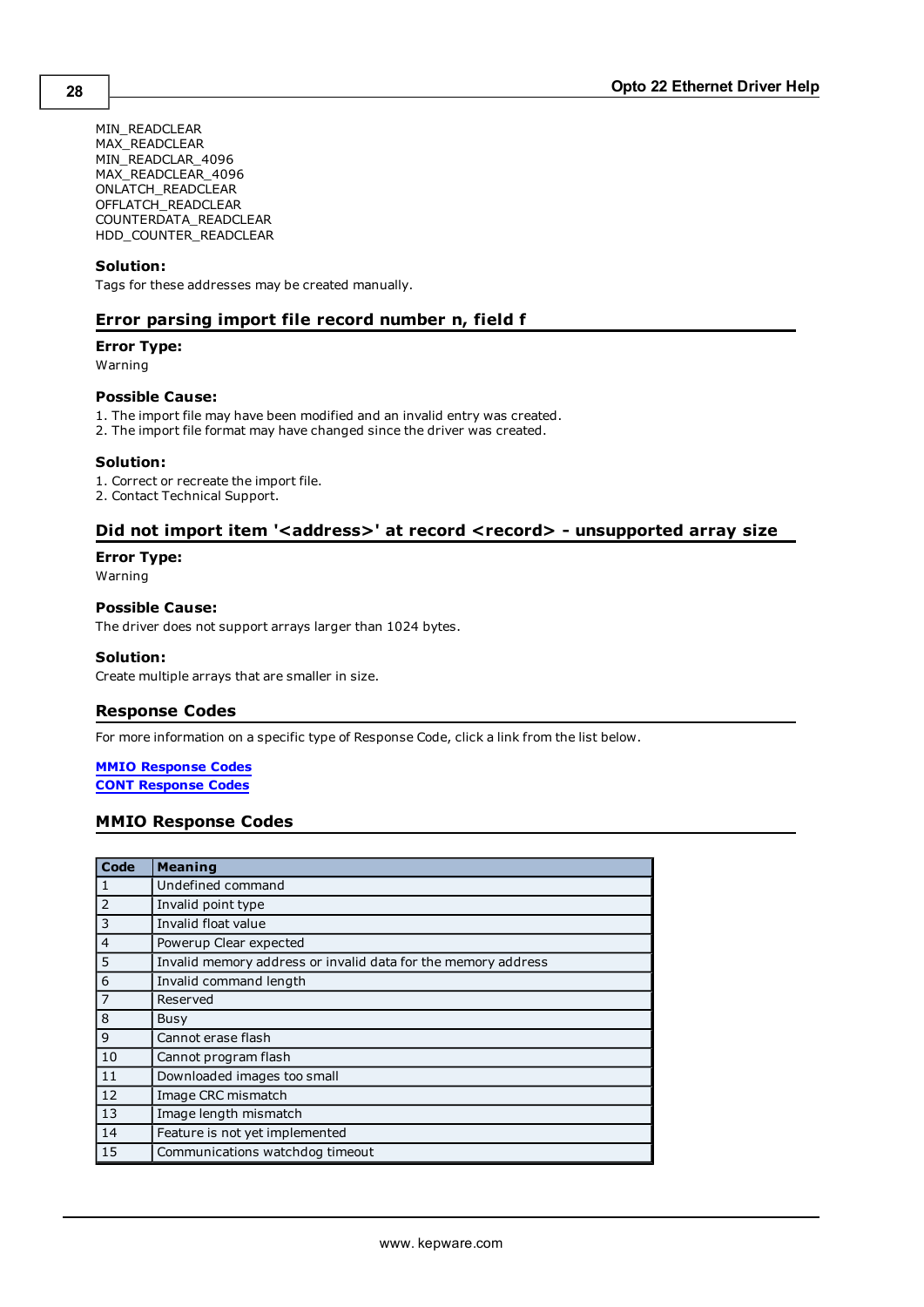# <span id="page-28-0"></span>**CONT Response Codes**

| Code  | <b>Meaning</b>                                        |
|-------|-------------------------------------------------------|
| $-3$  | Buffer overrun or invalid length                      |
| $-4$  | Powerup clear expected                                |
| $-5$  | Operation failed                                      |
| $-6$  | Data field error                                      |
| $-7$  | Communications watchdog timeout                       |
| $-8$  | Invalid data                                          |
| $-12$ | Invalid table index                                   |
| $-14$ | Invalid number                                        |
| $-17$ | Port locked - strategy download in progress           |
| $-20$ | Device busy                                           |
| $-22$ | Command not valid on specified I/O unit               |
| $-28$ | Object not found                                      |
| $-29$ | Wrong object type - most likely pointer type mismatch |
| $-30$ | Pointer not initialized                               |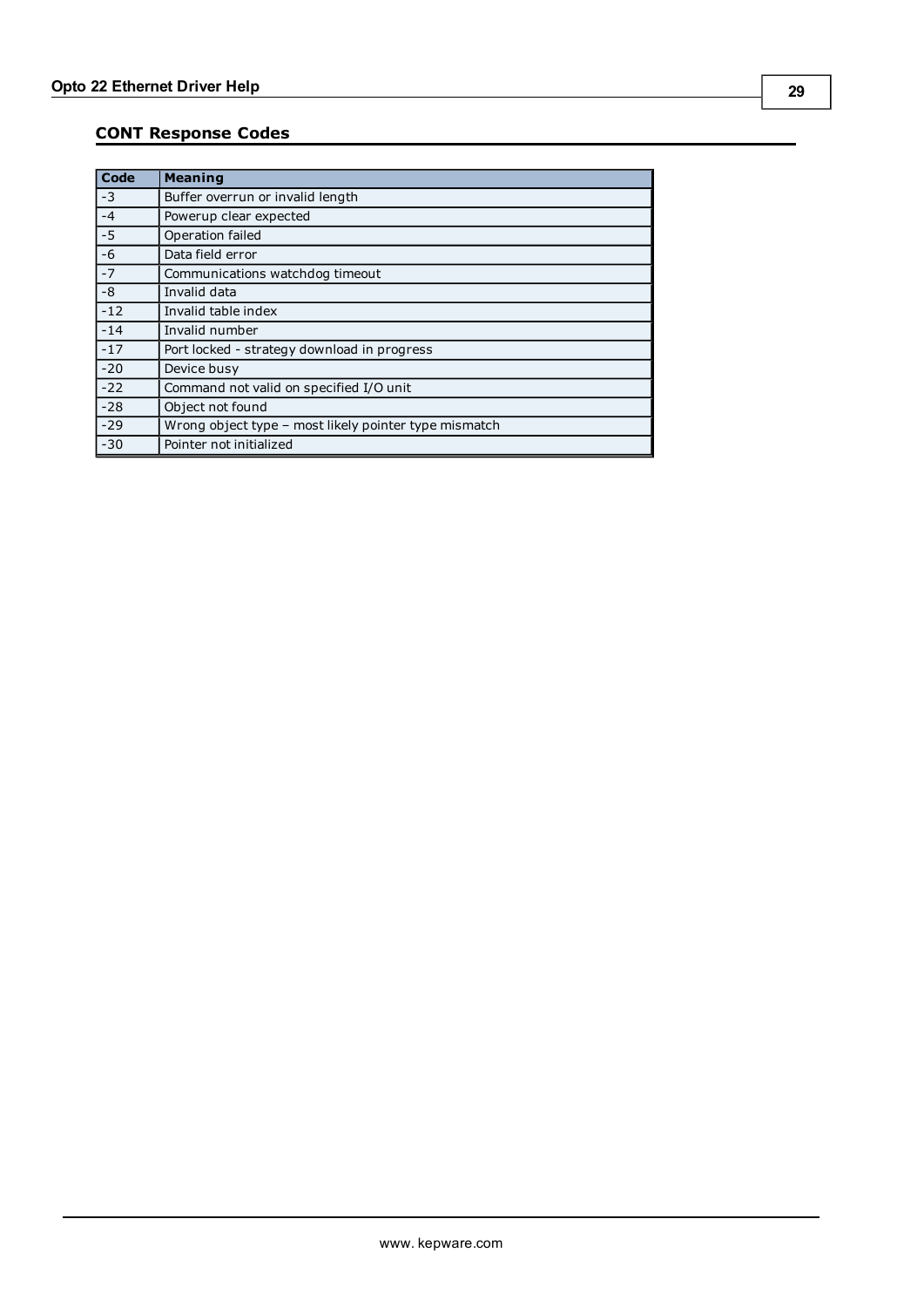# <span id="page-29-0"></span>**Index**

# **A**

# **B**

| Block read failed for <n> bytes starting at <memory map="" offset=""> on device '<device name="">'. 25</device></memory></n> |  |
|------------------------------------------------------------------------------------------------------------------------------|--|
| <protocol> response code: <n>.………………………………………………………………</n></protocol>                                                        |  |

# **C**

# **D**

| Device ' <channel.device>' not responding to requests on Control Engine (CONT) port  23</channel.device>         |  |
|------------------------------------------------------------------------------------------------------------------|--|
| Device ' <channel.device>' not responding to requests on I/O Unit (MMIO) port 23</channel.device>                |  |
|                                                                                                                  |  |
|                                                                                                                  |  |
|                                                                                                                  |  |
|                                                                                                                  |  |
|                                                                                                                  |  |
|                                                                                                                  |  |
| Did not import item ' <address>' at record <record> - arrays not supported for specified  27</record></address>  |  |
| Did not import item ' <address>' at record <record> - Read and Clear tags must be manually 27</record></address> |  |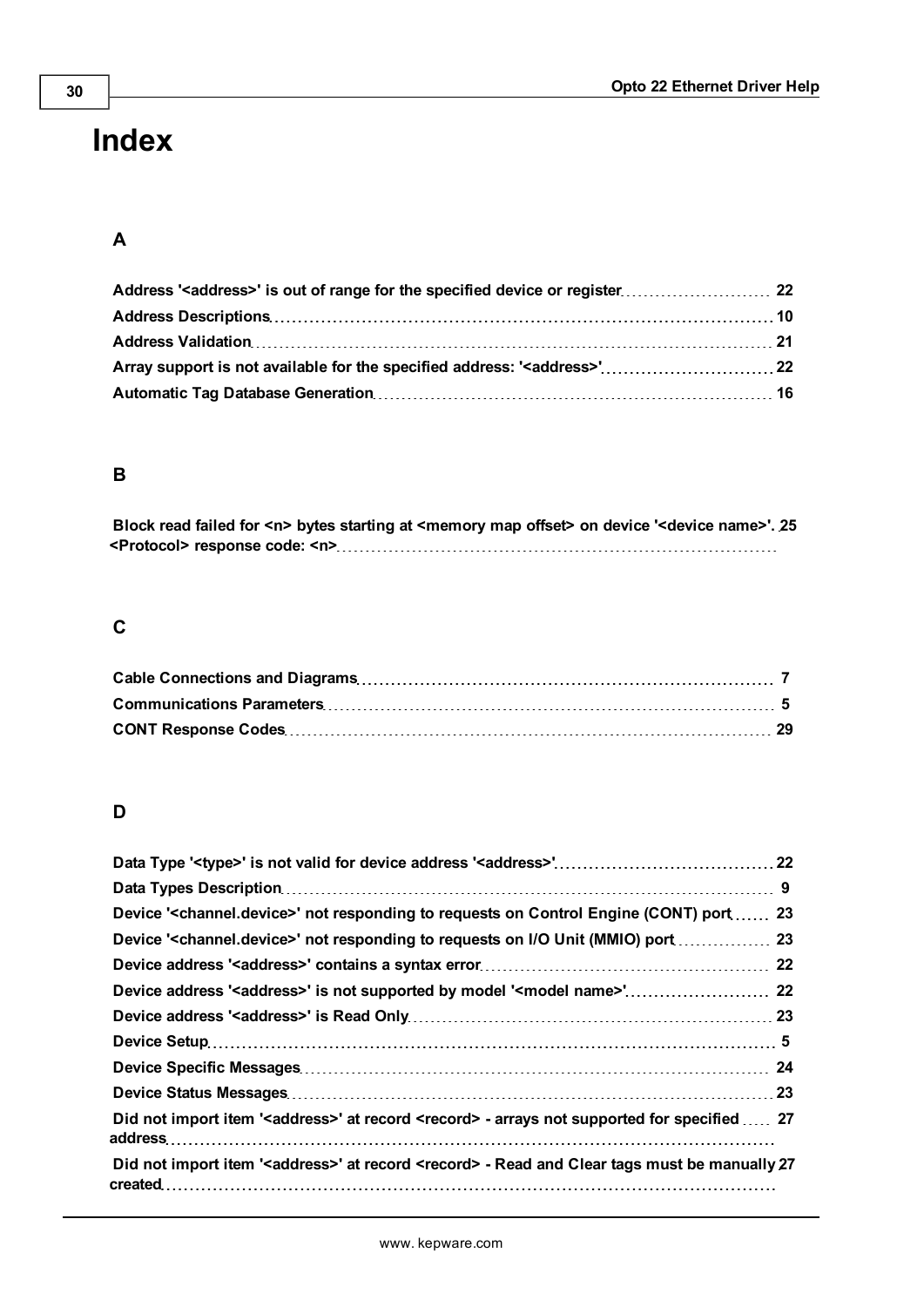# **E**

# **H**

|--|--|--|

# **I**

# **M**

# **N**

|--|

# **O**